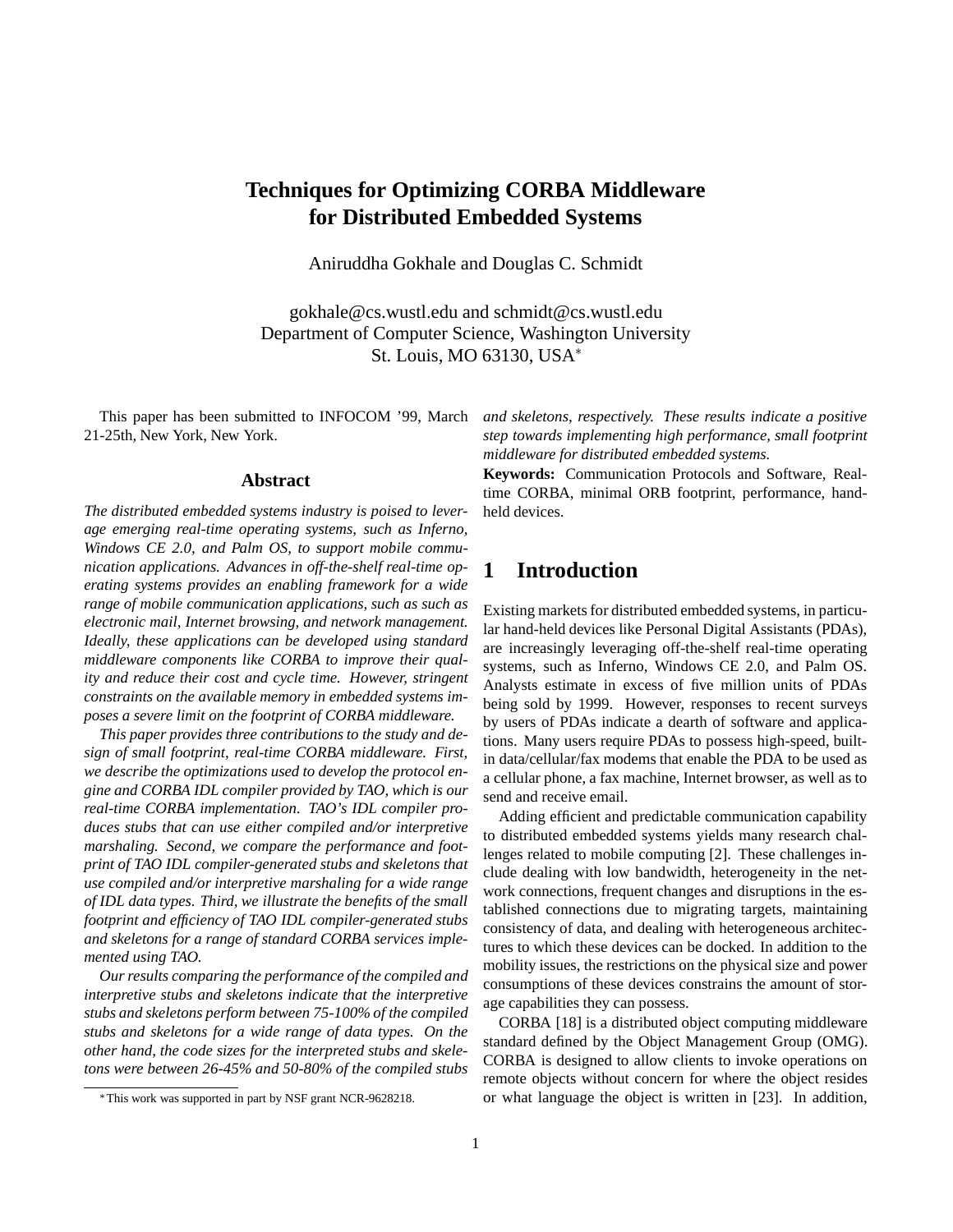CORBA shields applications from non-portable details related to the OS/hardware platform they run on and the communication protocols and networks used to interconnect distributed objects. These benefits of CORBA make it ideally suited to provide core communication services for distributed embedded systems.

A key research challenge, however, is determining how to maintain a small footprint for the ORB middleware and the stubs and skeletons generated automatically by a CORBA IDL compiler. Likewise, the performance of the generated stubs should not be unduly compromised due to footprint constraints. To address these issues, the OMG has recently issued a Request for Proposals (RFPs) for a minimal-CORBA [16] implementation geared towards embedded systems and other special systems that have constraints on the available resources such as memory.

Our prior research on CORBA middleware has explored several dimensions of real-time ORB endsystem design including static [21] and dynamic [4] real-time scheduling, real-time request demultiplexing [8], real-time event processing [11], real-time I/O subsystem integration [20], and the real-time performance of various commercial and research ORBs [22] over ATM networks. This paper focuses on a previously unexamined point in the real-time ORB endsystem design space: *techniques for optimizing the footprint and performance of CORBA middleware in distributed embedded systems*.

To address these issues, this paper compares compiled and interpretive marshaling used by CORBA IDL stubs and skeletons in terms of their performance and footprint. The stubs and skeletons evaluated in this paper use a hybrid compiled/interpreted marshaling technique generated by the TAO [21] IDL compiler. TAO (The ACE ORB) is a real-time ORB that complies with OMG's recently adopted Portable Object Adapter standard [18]. TAO's IDL compiler-generated stubs use a highly optimized interpretive scheme [9] to marshal and demarshal data types.

Typically the code size for stubs/skeletons that use interpretive schemes is smaller in size compared to the compiled form. In addition, interpreted stubs/skeletons are slightly slower than their counterparts. However, since TAO's interpretive marshaling engine is highly optimized, the performance of the stubs/skeletons is almost comparable to that of the compiled stubs. At the same time, the footprint of TAO IDL compiler (tao idl) generated stubs/skeletons is significantly smaller than the compiled version. This quality makes it applicable for PDAs and other distributed embedded systems that have stringent memory restrictions.

This paper is organized as follows. For completeness, Section 2 presents a brief overview of the CORBA reference model. Section 3 summarizes the optimizations we developed for TAO's interpretive marshaling engine and describes the techniques used by TAO's IDL compiler so it generates stubs and skeletons that have a small footprint; Section 4 describes the experimental setup and the results of our benchmarks that compare the performance and code size of compiled and interpreted stubs and skeletons for a representative range of IDL data types; Section 5 describes related work; and Section 6 summarizes the results.

# **2 Overview of the CORBA ORB Reference Model**

CORBA Object Request Brokers (ORBs) [23] allow clients to invoke operations on distributed objects without concern for:

**Object location:** CORBA objects can be collocated with the client or distributed on a remote server, without affecting their implementation or use.

**Programming language:** The languages supported by CORBA include C, C++, Java, Ada95, COBOL, and Smalltalk, among others.

**OS platform:** CORBA runs on many OS platforms, including Win32, UNIX, MVS, and real-time embedded systems like VxWorks, Chorus, and LynxOS.

**Communication protocols and interconnects:** The communication protocols and interconnects that CORBA can run on include TCP/IP, IPX/SPX, FDDI, ATM, Ethernet, Fast Ethernet, embedded system backplanes, and shared memory.

**Hardware:** CORBA shields applications from side-effects stemming from differences in hardware such as storage layout and data type sizes/ranges.

Figure 1 illustrates the components in the CORBA reference model, all of which collaborate to provide the portability, interoperability, and transparency outlined above. Each component in the CORBA reference model is outlined below:

**Client:** This program entity performs application tasks by obtaining object references to objects and invoking operations on them. Objects can be remote or collocated relative to the client. Ideally, accessing a remote object should be as simple as calling an operation on a local object, *i.e.*,  $object \rightarrow operation(args)$ . Figure 1 shows the underlying components that ORBs use to transmit remote operation requests transparently from client to object.

**Object:** In CORBA, an object is an instance of an Interface Definition Language (IDL) interface. The object is identified by an *object reference*, which uniquely names that instance across servers. An *ObjectId* associates an object with its servant implementation, and is unique within the scope of an Object Adapter. An object has one or more servants associated with it that implement the interface.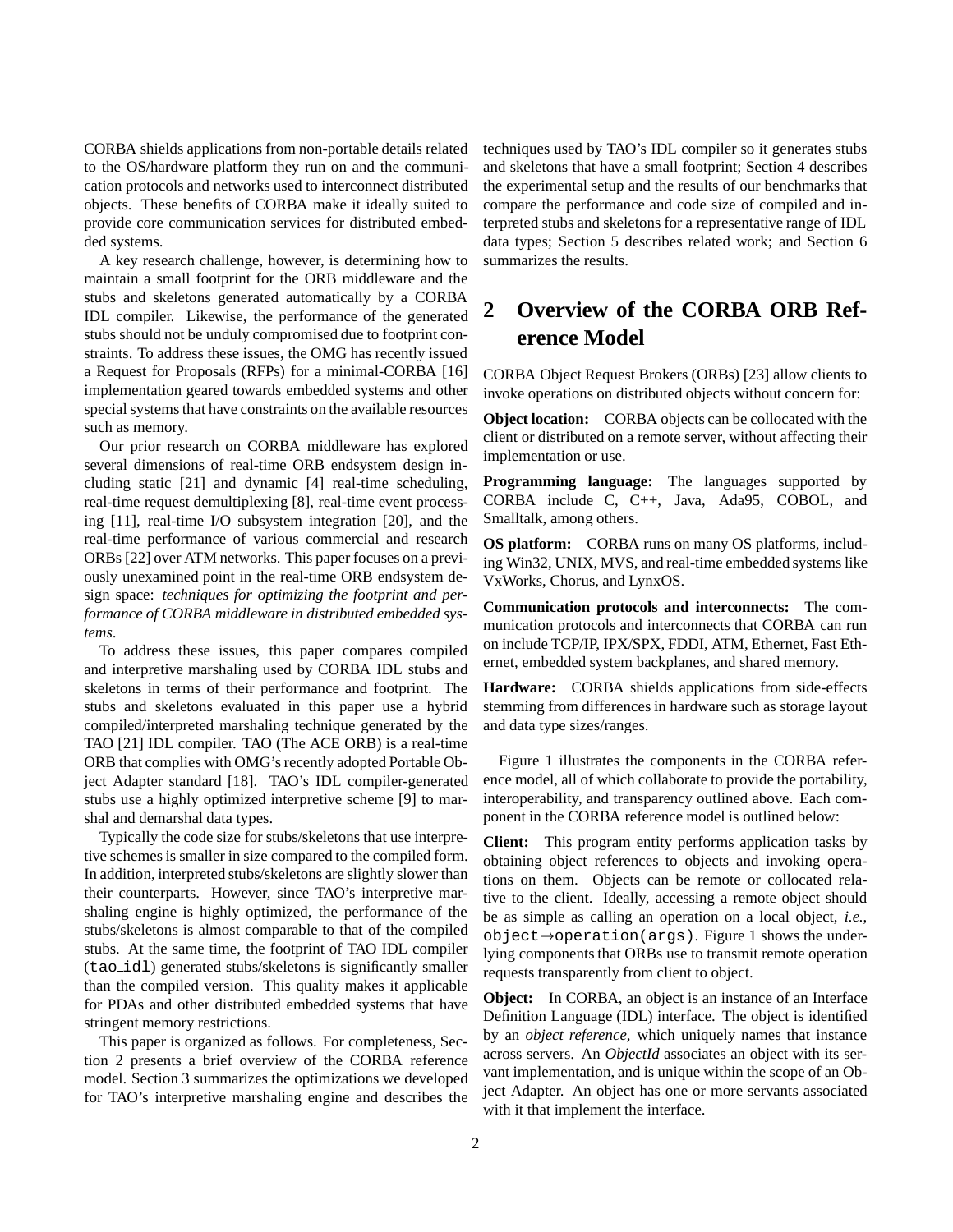

Figure 1: Components in the CORBA Reference Model

**Servant:** This component implements the operations defined by an OMG Interface Definition Language (IDL) interface. In languages like C++ and Java that support objectoriented (OO) programming, servants are implemented using one or more objects. In non-OO languages like C, servants are typically implemented using functions and structs. A client never interacts with a servant directly, but always through an object.

**ORB Core:** When a client invokes an operation on an object, the ORB Core is responsible for delivering the request to the object and returning a response, if any, to the client. For objects executing remotely, a CORBA-compliant [18] ORB Core communicates via some version of the General Inter-ORB Protocol (GIOP), most commonly the Internet Inter-ORB Protocol (IIOP), which runs atop the TCP transport protocol. An ORB Core is typically implemented as a run-time library linked into both client and server applications.

**ORB Interface:** An ORB is an abstraction that can be implemented various ways, *e.g.*, one or more processes or a set of libraries. To decouple applications from implementation details, the CORBA specification defines an interface to an ORB. This ORB interface provides standard operations that (1) initialize and shutdown the ORB, (2) convert object references to strings and back, and (3) create argument lists for requests made through the *dynamic invocation interface* (DII).

**OMG IDL Stubs and Skeletons:** IDL stubs and skeletons serve as a "glue" between the client and servants, respectively, and the ORB. Stubs provide a strongly-typed, *static invocation interface* (SII) that marshals application parameters into a common data-level representation. Conversely, skeletons demarshal the data-level representation back into typed parameters that are meaningful to an application.

**IDL Compiler:** An IDL compiler automatically transforms OMG IDL definitions into an application programming language like C++ or Java. In addition to providing programming language transparency, IDL compilers eliminate common sources of network programming errors and provide opportunities for automated compiler optimizations [1].

**Dynamic Invocation Interface (DII):** The DII allows clients to generate requests at run-time. This flexibility is useful when an application has no compile-time knowledge of the interface it is accessing. The DII also allows clients to make *deferred synchronous* calls, which decouple the request and response portions of twoway operations to avoid blocking the client until the servant responds. In contrast, SII stubs currently only support *twoway*, *i.e.*, request/response, and *oneway*, *i.e.*, request only operations, though the OMG has standardized an asynchronous method invocation interface in the recent Messaging Service specification [17].

**Dynamic Skeleton Interface (DSI):** The DSI is the server's analogue to the client's DII. The DSI allows an ORB to deliver requests to a servant that has no compile-time knowledge of the IDL interface it is implementing. Clients making requests need not know whether the server ORB uses static skeletons or dynamic skeletons. Likewise, servers need not know if clients use the DII or SII to invoke requests.

**Object Adapter:** An Object Adapter associates a servant with objects, demultiplexes incoming requests to the servant, and dispatches the appropriate operation upcall on that servant. Recent CORBA portability enhancements [18] define the Portable Object Adapter (POA), which supports multiple nested POAs per ORB. Object Adapters enable ORBs to support various types of servants that possess similar requirements. This design results in a small and simple ORB that can still support a wide range of object granularities, lifetimes, policies, implementation styles, and other properties.

**Interface Repository:** The Interface Repository provides run-time information about IDL interfaces. Using this information, it is possible for a program to encounter an object whose interface was not known when the program was compiled, yet, be able to determine what operations are valid on the object and make invocations on it. In addition, the Interface Repository provides a common location to store additional information associated with interfaces ORB objects, such as stub/skeleton type libraries.

**Implementation Repository:** The Implementation Repository [12] contains information that allows an ORB to activate servers to process servants. Most of the information in the Implementation Repository is specific to an ORB or OS environment. In addition, the Implementation Repository provides a common location to store information associated with servers,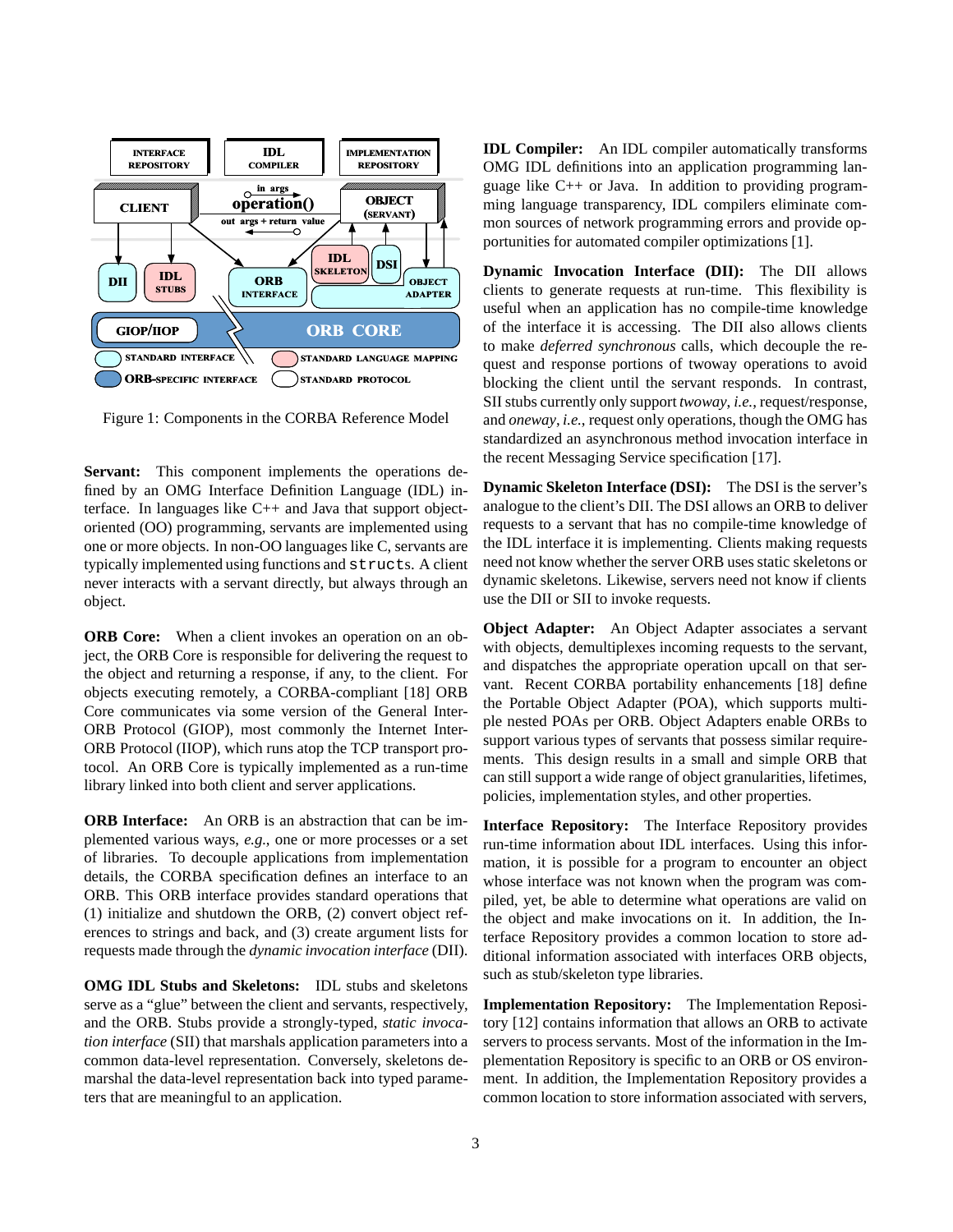such as administrative control, resource allocation, security, and activation modes.

## **3 Optimizing TAO's IDL Compiler**

This section describes the design of TAO's IDL compiler and presents results from experiments that compare the optimization techniques we used to reduce the size of its generated stubs and skeletons without unduly reducing run-time ORB performance.

### **3.1 Overview of TAO's IDL Compiler**

Figure 2 illustrates the design of the TAO IDL Compiler. The TAO IDL compiler is based on the freely available SunSoft IDL compiler front-end.<sup>1</sup> The front-end of the compiler parses OMG IDL input and generates an in-memory abstract syntax tree (AST). We customized the back-end to process the AST and generate C++ source code that is optimized for the interpretive IIOP protocol engine [9].

#### **3.1.1 The Design of TAO's IDL Compiler Front-end**

TAO's IDL compiler front-end contains the following components adapted from the original SunSoft IDL compiler:

**OMG IDL Parser:** The parser comprises a yacc specification of the OMG IDL grammar. The action for each grammar rule invokes methods of the AST node classes to build the AST.

**Abstract Syntax Tree Generator:** Different nodes of the AST correspond to the different constructs of CORBA IDL. The front-end defines a base class called AST Decl that maintains information common to all AST node types. Specialized AST node classes (such as AST Interface) inherit from this base class.

In addition, the TAO IDL compiler defines a class called UTL Scope, which maintains scoping information such as the nesting level and each component of the fully scoped name. All AST nodes representing CORBA IDL constructs that can define scopes (such as structs and interfaces) also inherit from the UTL Scope class.

**Driver program:** The driver program directs the parsing and AST generation process. It reads an input OMG IDL file and invokes the parser and the AST generator.



Figure 2: The TAO IDL Compiler

#### **3.1.2 The Design of TAO's Back-end Code Generator**

The original SunSoft IDL compiler front-end parses OMG IDL and generates the abstract syntax tree (AST). To create a complete CORBA IDL compiler for TAO, we developed a back-end for the OMG IDL to C++ mapping. TAO's IDL compiler back-end uses several design patterns [3] such as *Abstract Factory*, *Strategy*, and *Visitor*. As a consequence, TAO's back-end can be reconfigured to produce stubs/skeletons that use either compiled and/or interpretive marshaling.

The back-end of TAO's IDL compiler produces stubs and skeletons that integrate with TAO's highly optimized IIOP interpretive protocol engine [9]. The interpreted stubs and skeletons generated by TAO's IDL compiler are explained below. We use the test short method from the Param Test interface shown in Appendix A to explain the behavior of the stubs and skeletons.

**Interpreted stubs:** The stubs produced by TAO's IDL compiler use a table-driven technique to pass parameters to the un-

<sup>&</sup>lt;sup>1</sup>The original SunSoft IDL compiler implementation is available at ftp://ftp.omg.org/pub/OMG IDL CFE 1.3.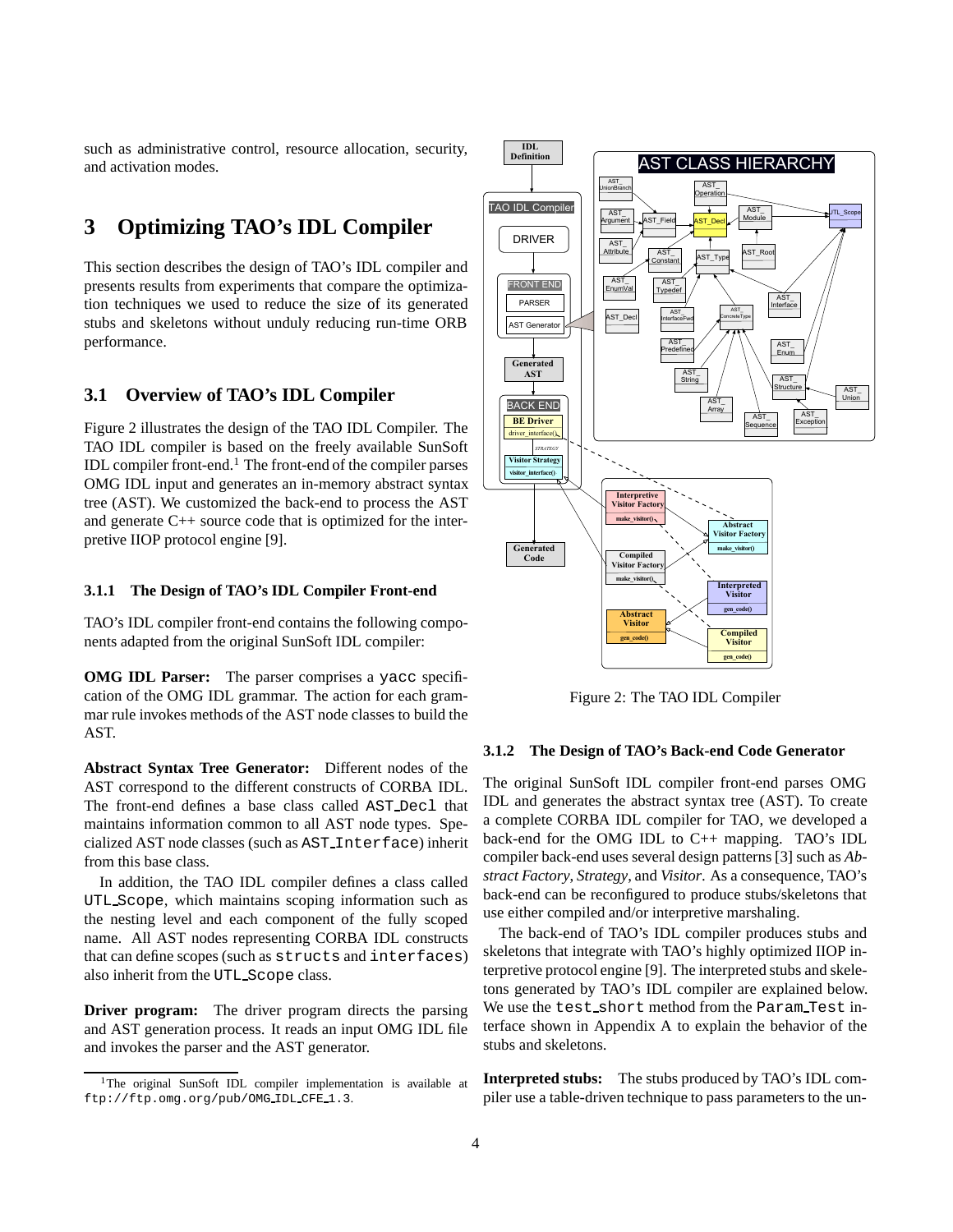derlying interpretive marshaling engine. The basic structure of a stub is outlined below:

- 1. Initialize table entries describing each parameter's type via its TypeCode, and its parameter passing mode.
- 2. Initialize a table describing the operation including its name, whether it is oneway or twoway, the number of parameters it takes, and a pointer to the table described in Step 1.
- 3. A variable for the return value, if any, is allocated.
- 4. A stub object is retrieved from the object reference on which this operation is invoked.
- 5. The do call method is invoked on this stub object passing it the operation description table and the parameter values in the same order in which they were defined in the IDL definition.

The do call method described above is the interface to TAO's interpretive IIOP protocol engine. It takes a variable number of parameters starting with the operation description table followed by the parameters of the operation. The stub for the test short operation is shown in Appendix B.1.

The table-driven technique and the do\_call interface were available in the original SunSoft IIOP implementation. However, since the SunSoft IIOP implementation did not have an IDL compiler each stub had to be hand-crafted. In contrast, the TAO IDL compiler automatically generates stubs that use this scheme.

**Interpreted skeletons:** The skeletons use a Dynamic Skeleton Interface (DSI) approach for marshaling parameters. The basic (non-optimized) algorithm for a skeleton is shown in Figure 3 and described below:

- 1. Create an NVList, which is a container class, to hold the parameters.
- 2. Heap allocate all the return, inout, and out parameters since they qhave to be marshaled back into the outgoing stream. The in parameters can be allocated on the skeleton call stack.
- 3. Add each parameter value to the NVList using the operations provided by the DSI mechanism.
- 4. Use the DSI operation arguments to unmarshal incoming parameters.
- 5. Make an upcall on the target object passing it all the unmarshaled parameters.
- 6. Create a CORBA::Any to hold the return value, if any.
- 7. Return from the skeleton and let the ORB internally handle the task of marshaling the return, inout, and out parameters.



Figure 3: Unoptimized skeletons

The skeleton for test short skel operation is shown in Appendix B.2.

Memory is allocated from the heap for inout, out, and return values. This heap allocation is essential because these parameters are marshaled into the outgoing IIOP Reply message after the call to the the skeleton has returned. As a result, it is not possible to allocate the parameters on the call stack of the skeleton. These heap allocated data structures are owned by the ORB and are freed using an interpretive scheme that is similar to the interpretive marshaling scheme.

As mentioned before, SunSoft IIOP does not provide an IDL compiler and these skeletons must be hand-crafted. TAO's IDL compiler produces these skeletons automatically.

**Compiled stubs and skeletons:** For this paper, the compiled stubs and skeletons are hand-crafted.<sup>2</sup> The basic structure of

<sup>2</sup>We are currently implementing a back-end for TAO IDL compiler that contains strategies for producing stubs and skeletons using compiled marshaling. This enhancement will be complete in time for the final version of the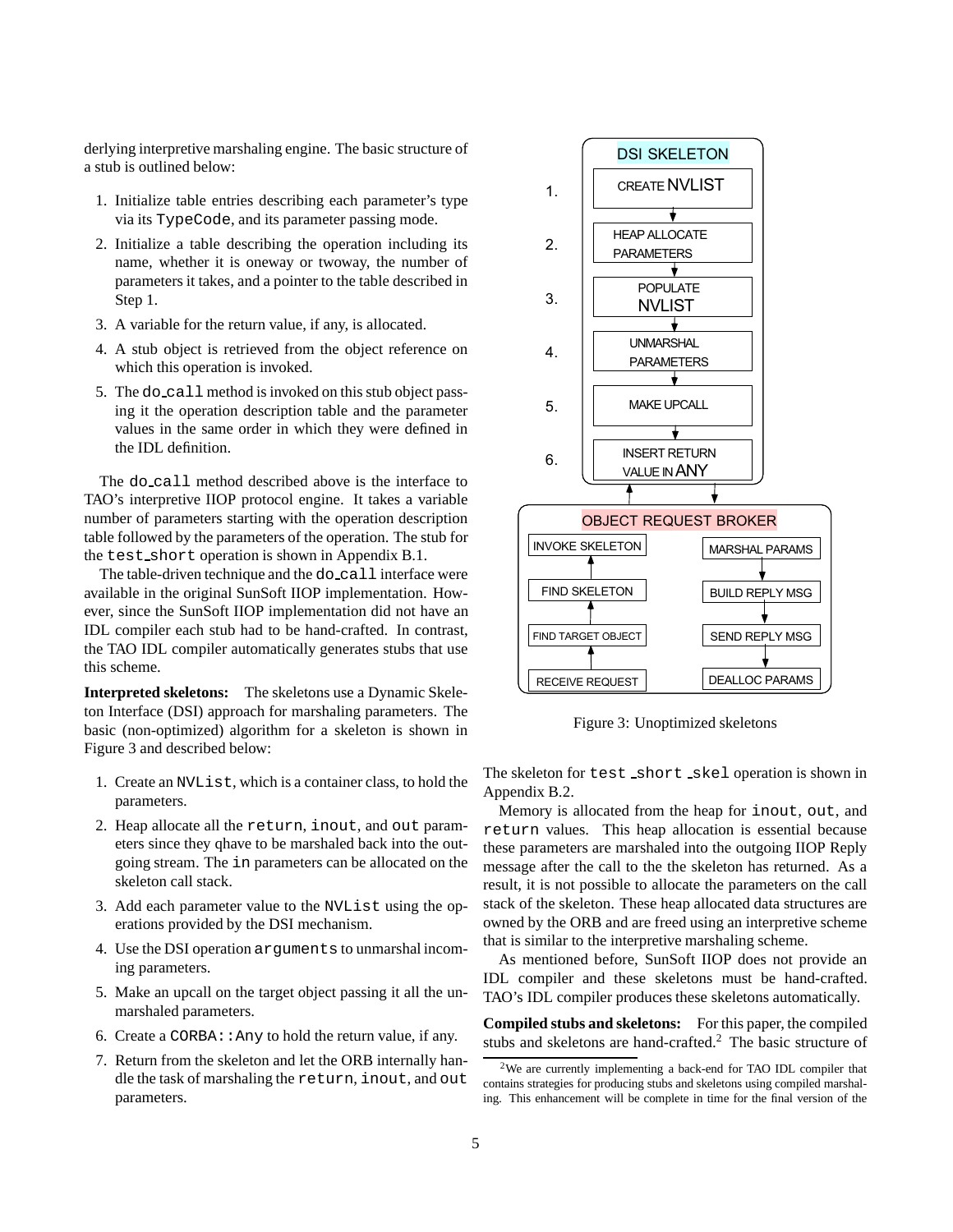a compiled stub is shown below. The skeleton's algorithm is very similar to the stub:

- 1. Retrieve the stub object from the object reference.
- 2. Setup a CDR stream object into which the parameters will be marshaled.
- 3. The CDR stream object is initialized with the details of the receiving endpoint.
- 4. Insert each parameter into the stream in the same order in which they are defined in the IDL description.
- 5. Send the parameters and wait for return values.
- 6. Unmarshal all the return, inout, and out parameters and return.

The hand-crafted compiled stub and skeleton for test short are shown in Appendix B.3.

The compiled stubs and skeletons use overloaded C++ iostream insertion and extraction operators, *i.e.*, operator<< and operator>>, respectively, to marshal data types to/from the underlying CORBA Common Data Representation (CDR) stream. TAO's ORB Core provides these operators for primitive types. However, user-defined types are generated by the IDL compiler. In this paper, we hand-crafted these overloaded operators for the different user-defined types we tested.

A significant difference between the compiled skeleton and the interpreted skeleton is that no unnecessary heap allocation is required in the compiled skeleton. This is due to the fact that a compiled skeleton has static knowledge of the types it marshals and unmarshals. At the same time, all the unmarshaling and marshaling of the parameters occur in the scope of the skeleton. In contrast, in the interpretive skeletons using the DSI scheme, the marshaing of return, inout, and out parameters occur inside the ORB after the activation record of the skeleton has been destroyed, thereby requiring dynamic allocation.

### **3.2 Techniques for Reducing Stub/Skeleton Code Size**

As described in Section 3.1 and shown in Appendix B, the size of the interpreted stubs and skeletons is large. However, due to stringent constraints on the available memory in hand-held devices, it is imperative to maintain a small footprint of the stubs and skeletons as well as the ORB core.

Therefore, we devised a technique to reduce the code size in TAO. Our code-size reduction techniques for interpreted stubs/skeletons are guided by the following three optimization principles shown in Table 1. Implementing these opti-

| Optimization Principles                       |
|-----------------------------------------------|
| Factor out all common features                |
| Avoid unnecessary heap allocation             |
| Leverage compile time knowledge of data types |

Table 1: Optimization Principles

mizations required the addition of several features to TAO's ORB Core. In particular, it was necessary to provide a pair of methods that marshal and unmarshal parameters while the activation record of the stub and skeleton is active. Thus, parameters can now be allocated on the stack instead of from the heap, which reduces dynamic memory allocation and locking.

#### **3.2.1 Reducing the Size of Interpretive Stubs**

In TAO, the interpreted stubs need the underlying stub object on which the do call method is invoked. For this each stub is required to call QueryInterface on the object reference. QueryInterface is an internal operation used in SunSoft IIOP and TAO to retrieve the stub object that contains information necessary to identify the object. This information contains the object key and the TCP/IP endpoint. Therefore, we factored out common code and added an operation on the CORBA::Object class to return the underlying stub object. The modified code fragment is shown in Appendix B.4.

#### **3.2.2 Reducing the Size of Interpretive Skeletons**

As shown in Figure 3, each interpretive skeleton is required to create an NVList and populate it with parameters. In addition, memory is allocated from the heap rather than on the call stack for the inout, out, and return types. This is necessary since the marshaling of these parameters in the outgoing stream takes place after the call to the skeleton has returned. Applications using DSI must comply with this style. However, the ORB Core can be modified to provide the necessary operations that is used on by the IDL generated code. Applications cannot directly access these operations since they are protected.

Close scrutiny of the skeleton code reveals that each skeleton must create an NVList and populate it with parameters. Similarly, any return value must be stored in a  $CORBA: :$  Any data structure. These are common features that can be factored out into a method provided by the ORB Core. Based on this observation, we implemented a table-driven technique similar to the one used in the stubs. We defined two new interfaces to the marshaling engine that are similar to the do\_call method. We could not reuse the do\_call method since these two interfaces were required on the server-side "request" object. The space-efficient skeleton is shown in Figure 4. The correspond-

paper.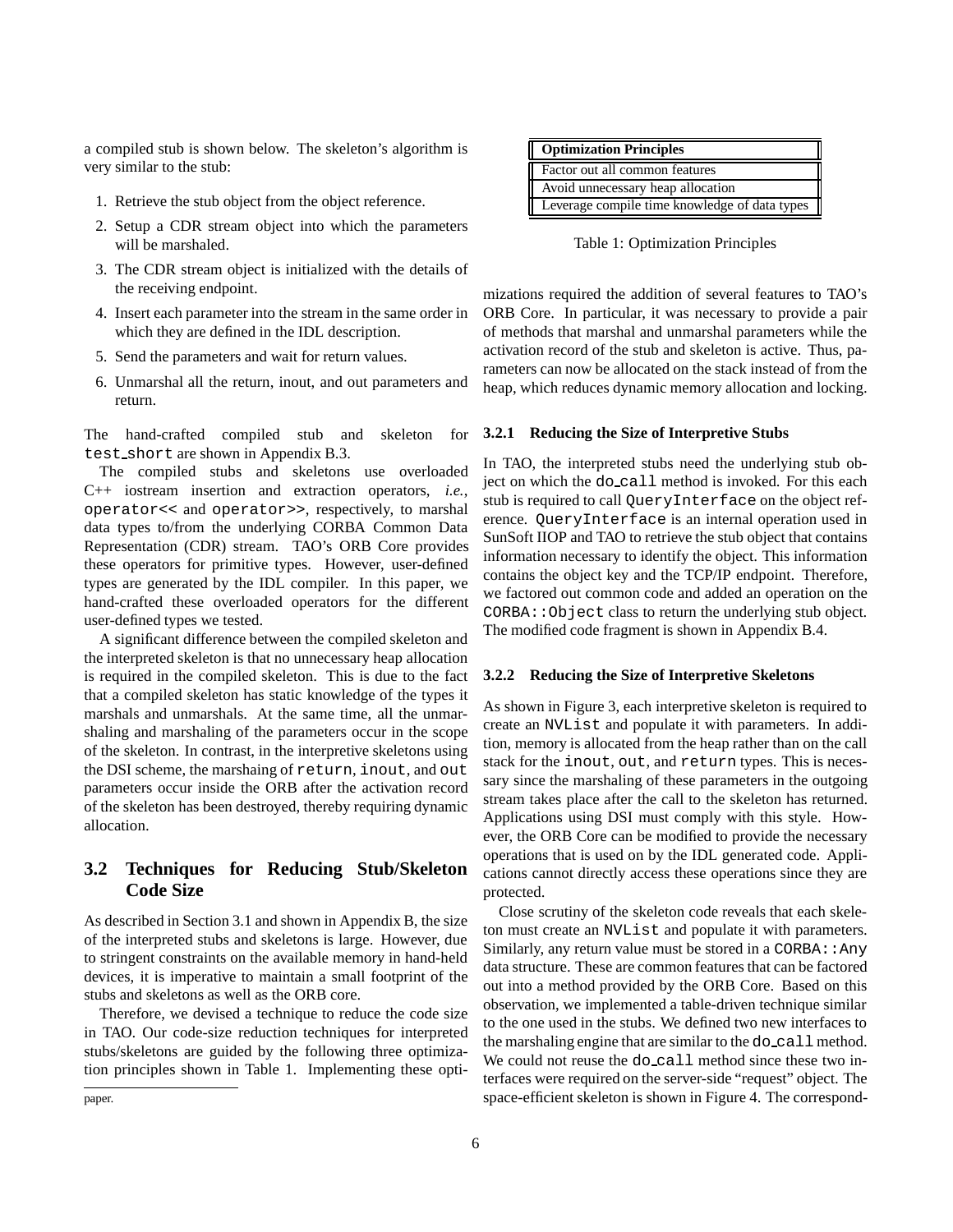

Figure 4: Optimized skeletons

ing code using this approach is shown Appendix B.5.

The main benefit of this scheme is that marshaling of outgoing parameters can occur while the activation record on the call stack frame of the skeleton is still valid. As a result there is no need to allocate the inout, out, and return parameters from the heap. They can be allocated on the call stack in the same way that the compiled skeletons do. In addition, if any of the outgoing types is a pointer type, we can directly invoke the C++ delete operator rather than interpretively deallocating it.

The remainder of this paper describes the results of our experiments comparing the performance of the optimized interpretive stubs and skeletons with that of the hand-crafted compiled stubs and skeletons. In addition, we also report the individual sizes of the stubs and skeletons for both the approaches.

# **4 Experimental Results Comparing Interpreted and Compiled Marshaling**

## **4.1 Hardware and Software Platforms**

The experiments reported in this section were conducted on three different combinations of hardware and software, including:

- An UltraSPARC-II with two 300 MHz CPUs, a 512 Mbyte RAM, running SunOS 5.5.1, and C++ Workshop Compilers version 4.2;
- A Pentium Pro 200 with 128 Mbyte RAM running Windows NT 4.0 and the Microsoft Visual C++ 5.0 compiler;
- A Pentium Pro 180 with 128Mb RAM running Redhat Linux 4.2 kernel recompiled for SMP support and LinuxThreads 0.5. The GNU  $g++ 2.7.2.1$  C++ compiler was used.

## **4.2 Profiling Tools**

The code size information for various methods reported in Section 4 is obtained using the GNU objdump binary utility on SunOS 5.5.1 and Linux. On Window NT, we used the dumpbin binary utility. In both cases, we used the *disasm* and *linenumbers* options to disassemble the object code and insert line numbers in the assembly listing, respectively. Code size for individual stubs/skeletons is reported by counting the total number of bytes of assembly level instructions produced. In addition, we used the UNIX strip utility to measure the total size of the object code after removing the symbols and other debug information.

The profile information for the empirical analysis was obtained using the Quantify [14] performance measurement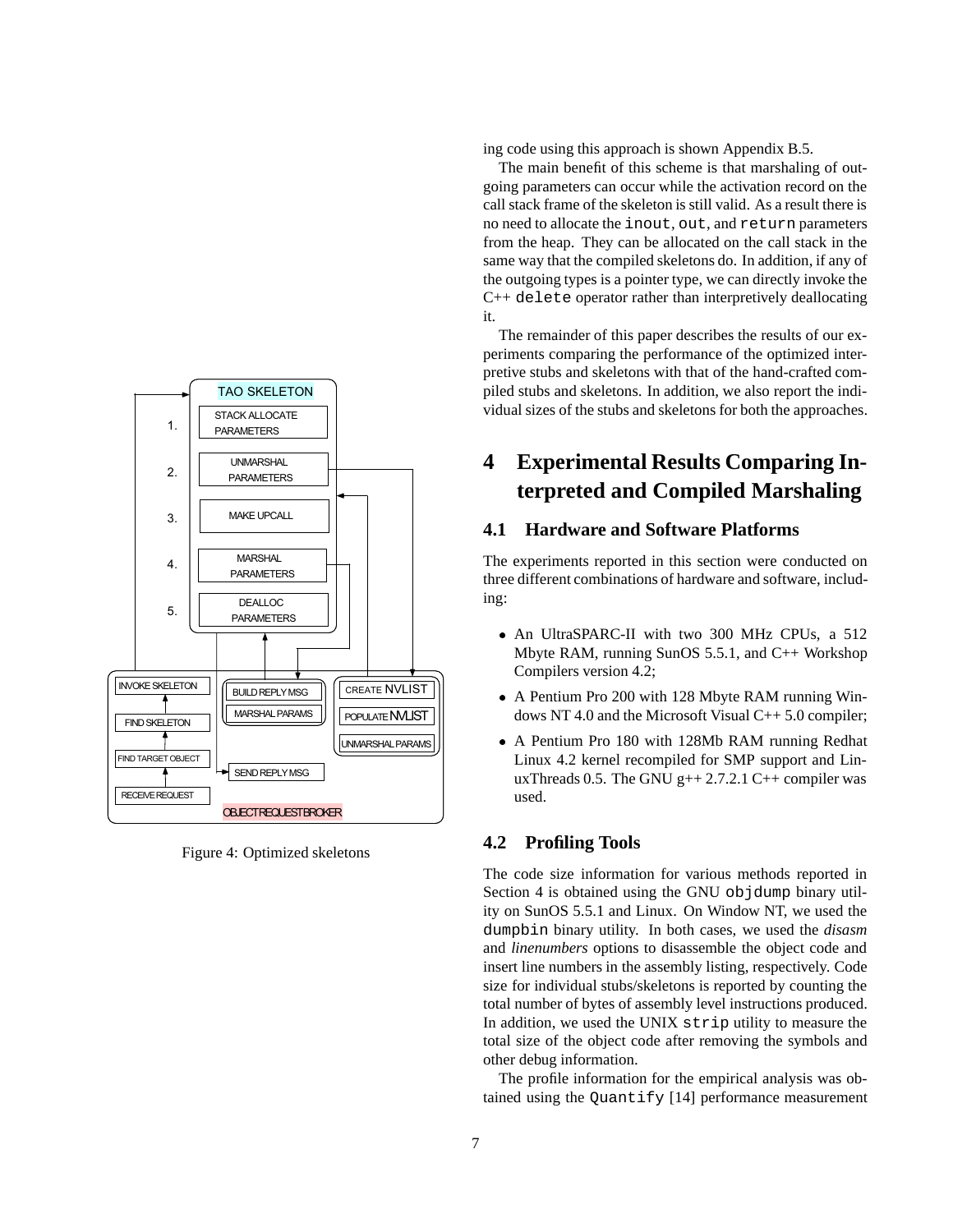tool. Quantify analyzes performance bottlenecks and identifies sections of code that dominate execution time. Unlike traditional sampling-based profilers (such as the UNIX gprof tool), Quantify reports results without including its own overhead. In addition, Quantify measures the overhead of system calls and third-party libraries without requiring access to source code.

All data is recorded in terms of machine instruction cycles and converted to elapsed times according to the clock rate of the machine. The collected data reflect the cost of the original program's instructions and automatically exclude any Quantify counting overhead.

#### **4.3 Parameter Types for Stubs/Skeletons**

Appendix A provides the Param Test IDL interface and its operations. All the operations test the four parameter passing modes (1) in, (2) inout, (3) out, and (4) return for a wide range of data types. The data types we tested include primitives such as shorts, and complex data types such as unbounded strings, fixed size structures, variable sized structures, nested structures, sequence of strings, and sequence of structures. All operations are twoway. Sequences are limited to a length of 9 elements and strings are 128 chars long.

### **4.4 Methodology**

Each operation of the Param Test interface is invoked 2,000 times. We measure the average latency for making the twoway call for the 2,000 iterations. Since we are interested in measuring the performance of the stubs and skeletons, all tests were run in the loopback mode. This way we avoided any network transfer overhead. However, OS effects such as paging, context switching, and interrupts are measured. In addition, delays incurred due to the run-time costs of the implementation of the operation by the servant object are also measured. The servant object implements each operation by copying its in parameter into the inout, out, and return parameters. For complex data types such as struct sequence, this overhead becomes significant compared to the others.

One approach to eliminating OS effects in the measurements is to use co-located objects. However, even though TAO supports co-located objects, we cannot use them in our measurements. This is due to the fact that operations on co-located objects result in a direct C++ method call on the target object. Co-located objects entirely bypass the stubs/skeleton that perform the marshaling of data types. However, we are interested in measuring the overhead of marshaling. Forcing the co-located objects to use the stubs/skeletons required significant reengineering of the TAO ORB Core and the IDL Compiler. Therefore, we decided to approximate this behavior by

| <b>Data Type</b> |                       | <b>Compiled</b> |          | <b>Interpreted</b> |
|------------------|-----------------------|-----------------|----------|--------------------|
|                  | Avg time<br>Calls/sec |                 | Avg time | Calls/sec          |
|                  | in msec               |                 | in msec  |                    |
| short            | 0.802                 | 1.247           | 0.938    | 1,066              |
| ubstring         | 0.907                 | 1.102           | 1.065    | 938                |
| fixed_struct     | 0.182                 | 1.202           | 1.11     | 901                |
| strseq           | 1.852                 | 540             | 1.74     | 576                |
| var_struct       | 2.014                 | 497             | 2.020    | 493                |
| nested struct    | 2.011                 | 497             | 2.102    | 476                |
| struct_seq       | 10.99                 | 91              | 10.25    | 98                 |

Table 2: Twoway Latency of Stubs/Skeletons on UltraSPARC Running SunOS5.5.1

| <b>Data Type</b> | Compiled                     |     |          | <b>Interpreted</b> |
|------------------|------------------------------|-----|----------|--------------------|
|                  | <b>Calls/sec</b><br>Avg time |     | Avg time | <b>Calls/sec</b>   |
|                  | in msec                      |     | in msec  |                    |
| short            | 1.234                        | 810 | 1.312    | 762                |
| ubstring         | 1.453                        | 688 | 1.491    | 670                |
| fixed_struct     | 1.275                        | 785 | 1.414    | 707                |
| strseq           | 2.84                         | 352 | 2.819    | 355                |
| var struct       | 3.29                         | 325 | 2.97     | 336                |
| nested struct    | 3.489                        | 325 | 3.02     | 331                |
| struct_seq       | 22.93                        | 44  | 17.247   | 58                 |

Table 3: Twoway Latency of Stubs/Skeletons on Pentium Pro 200 Running Windows NT 4.0

running the tests in loopback mode. We configured our profiling tool Quantify (explained in Section 4.2) to measure only the overhead of the stubs and skeletons.

The code size of individual stubs and skeletons is measured using the GNU binary utility *objdump* and Windows NT's *dumpbin* as explained in Section 4.2.

## **4.5 Comparing Interpreted versus Compiled Marshaling**

This section describes the results comparing the performance and code size of stubs and skeletons using interpretive and compiled form of marshaling. As explained in Section 4.4, each operation of the Param Test interface is invoked 2,000 times. The tests are performed in a loopback mode to avoid unnecessary network delays. The twoway average latency of invoking the operations is reported. First, we report the performance results followed by comparison of the code sizes.

#### **4.5.1 Comparing Twoway Average Latencies**

Tables 2, 3, and 4 depict the twoway average latency for invoking different methods of the Param Test for 2,000 iterations for the UltraSPARC, a PC running NT, and PC running Linux, respectively. Figure 5 illustrates this information graphically for UltraSPARC.

These tables indicate that the twoway latency of the interpreted stubs and skeletons is within 75 to 95 % of the compiled stubs for primitive types such as shorts,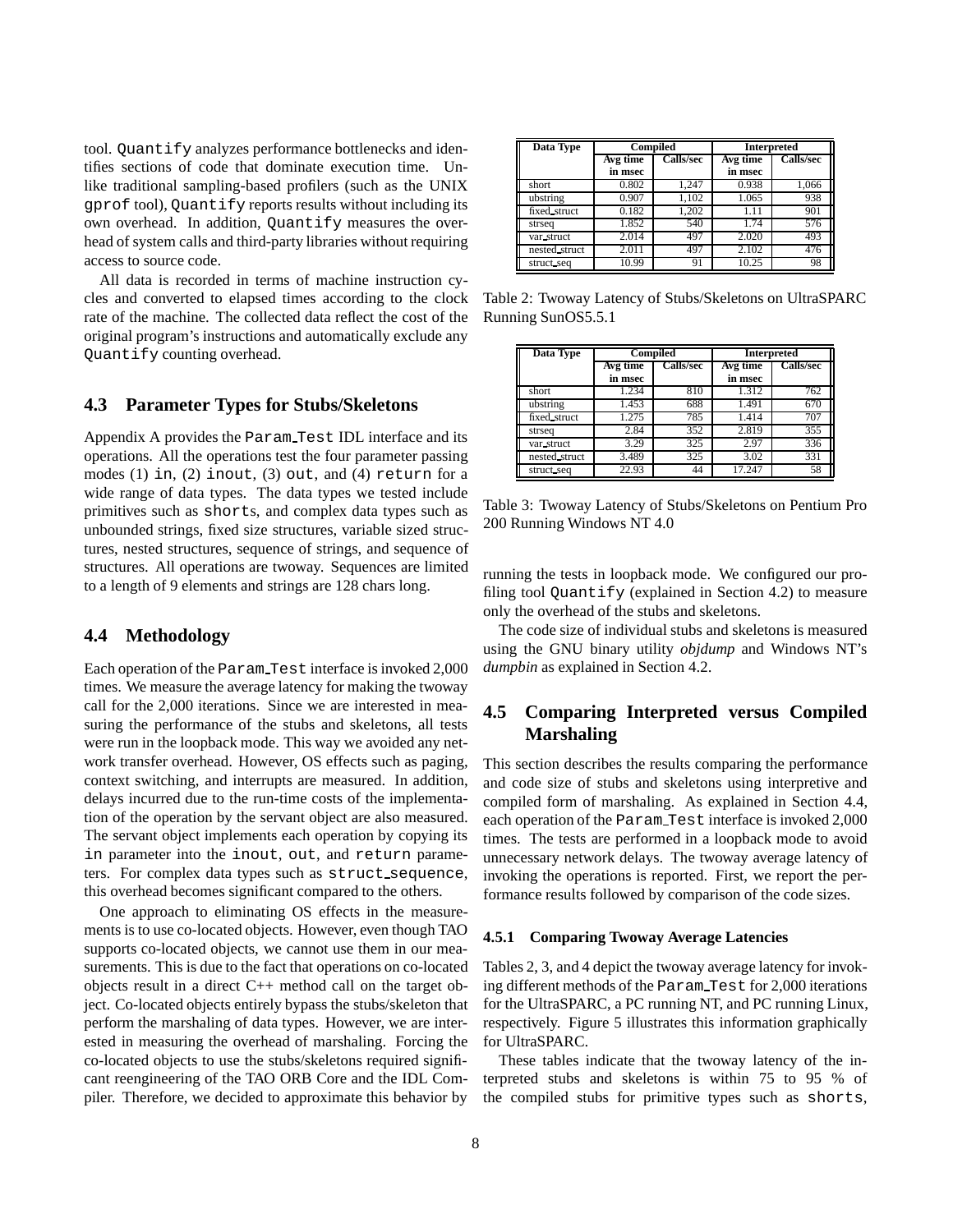

Figure 5: SPARC Performance

| Data Type     | <b>Compiled</b>              |       | <b>Interpreted</b> |                  |  |
|---------------|------------------------------|-------|--------------------|------------------|--|
|               | <b>Calls/sec</b><br>Avg time |       | Avg time           | <b>Calls/sec</b> |  |
|               | in msec                      |       | in msec            |                  |  |
| short         | 0.745                        | 1.342 | 0.8277             | 1,226            |  |
| ubstring      | 0.114                        | 1.094 | 0.982              | 1.017            |  |
| fixed_struct  | 0.7735                       | 1,293 | 0.898              | 1,112            |  |
| strseq        | $\overline{2.21}$            | 452   | 1.814              | 551              |  |
| var struct    | 2.47                         | 406   | 2.05               | 487              |  |
| nested_struct | 2.48                         | 405   | 2.098              | 477              |  |
| struct_seq    | 22.0                         | 44    | 13.22              | 76               |  |

Table 4: Twoway Latency of Stubs/Skeletons on Pentium Pro 180 Running Linux

| Data Type    | Role   | Compiled<br><b>Type</b><br><b>Interpreted</b> |        |        |        |        |
|--------------|--------|-----------------------------------------------|--------|--------|--------|--------|
|              |        |                                               | msec   | called | msec   | called |
| fixed_struct | server | marshal                                       | 84.21  | 6.000  | 13.76  | 6,000  |
|              |        | demarshal                                     | 57.29  | 4.000  | 9.93   | 4.000  |
|              | client | marshal                                       | 56.17  | 4.000  | 9.17   | 4.000  |
|              |        | demarshal                                     | 85.89  | 6.000  | 14.90  | 6.000  |
| strseq       | server | marshal                                       | 335.46 | 6.000  | 279.00 | 6.000  |
|              |        | demarshal                                     | 98.52  | 4.000  | 219.00 | 4.000  |
|              | client | marshal                                       | 95.43  | 4.000  | 68.76  | 4.000  |
|              |        | demarshal                                     | 256.24 | 6.000  | 665.71 | 6.000  |

Table 5: Whitebox Analysis of Performance of Stubs/Skeletons on UltraSPARC

and complex types such as unbounded strings and fixed size structs. However, for other complex types such as sequence of strings, sequence of structs, variablesized structs, and nested structs, the twoway latency for interpreted stubs/skeletons exceeds that of the compiled stubs. The superior performance of the interpreted stubs/skeletons was more prominent to that of the compiled stubs/skeletons on the Pentium Pro 180 running Linux.

As mentioned in Section 4.4, these measurements do not exclude the effects of the OS, as well as the runtime costs of the implementation of the operations. The runtime costs of the implementation of the operations is more significant for the test struct seq case. Each sequence of structs has 9 variable sized structs. Each variable-sized struct element in turn has two string members, each of length 128, and a sequence of string member. This member in turn has 9 string elements, each of length 128. The costs of copying the *in* parameter into the *inout*, *out*, and *return* is significant. However, irrespective of the type of marshaling used by the stubs and skeletons, the implementation of the operations is same in both cases. Hence, our comparisons of twoway latency are valid.

The blackbox results presented in Tables 2, 3, and 4 do *not* convey the effects of the OS, as well as runtime costs of the implementation of the operations. To pinpoint precisely the runtime costs of the stubs and skeletons in marshaling and demarshaling, we configured our profiling tool Quantify to measure only these costs. Table 5 illustrates the Quantify analysis for the test fixed struct and the test strseq tests on the UltraSPARC platform.<sup>3</sup>

Table 5 indicates that for fixed struct, the compiled stubs and skeletons accounted for 47.76 msec compared to 283.56 msec required for the interpretive stubs and skeletons. This explains why the compiled marshaling is significantly better than the interpretive marshaling for fixed size structs. On the other hand, for sequences of strings, the compiled stubs and skeletons required 1,232.47 msec compared to only 785.65 msec by the interpretive stubs and skeletons. This explains why the interpretive stubs perform better than

<sup>&</sup>lt;sup>3</sup>We did not have Quantify for Linux and Windows NT.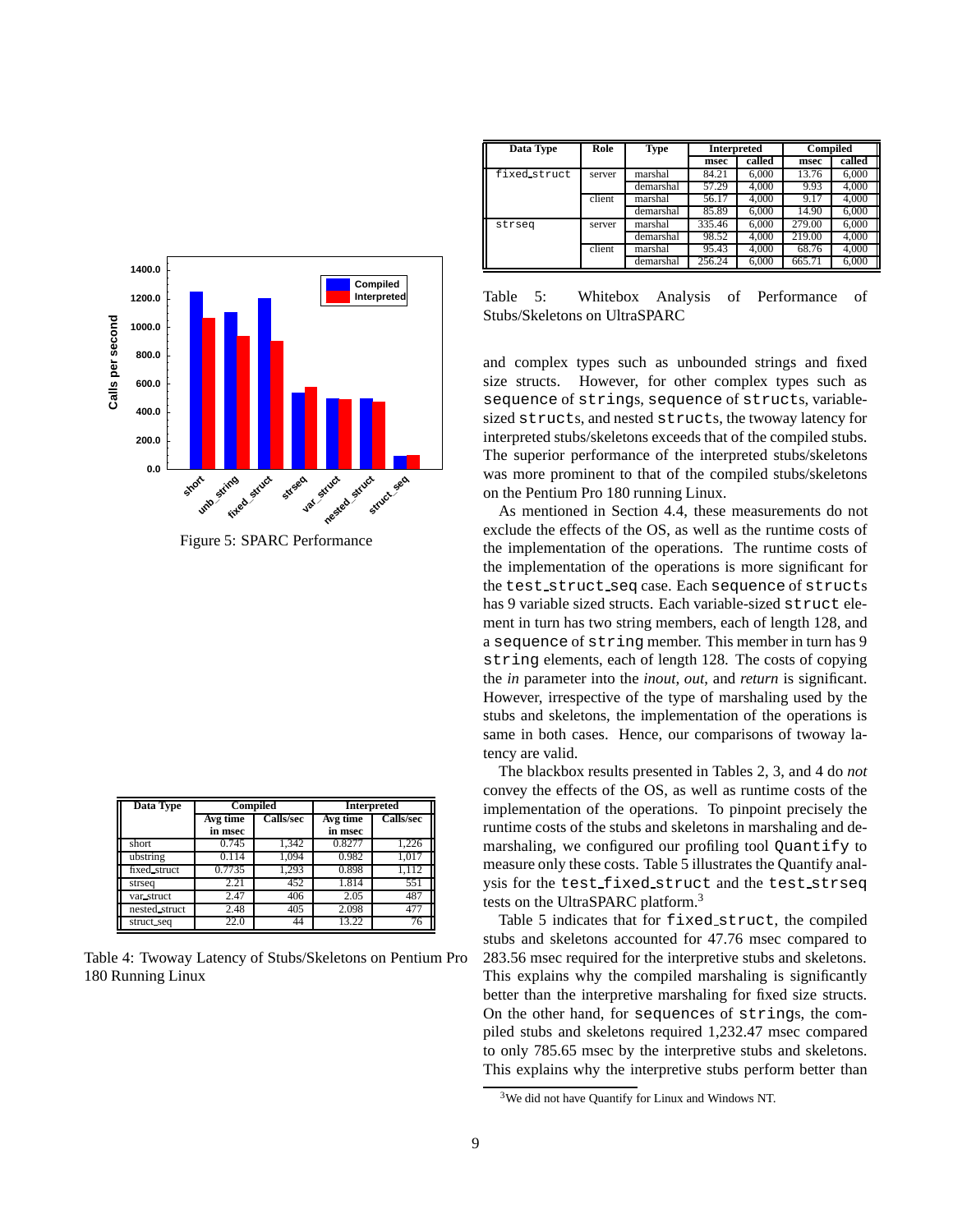| <b>Operator</b>                               | <b>Size</b> |
|-----------------------------------------------|-------------|
| operator $<<$ (char $*)$                      | 192         |
| operator $>$ $\langle$ char *)                | 240         |
| $operator < \overline{(\text{fixed struct})}$ | 280         |
| operator > (fixed struct)                     | 256         |
| operator < (strseq)                           | 312         |
| $operator>>$ (strseq)                         | 264         |
| operator < (var struct)                       | 176         |
| operator > (var struct)                       | 192         |
| operator<< (nested_struct)                    | 88          |
| $operator$ $>$ (nested struct)                | 88          |
| $operator < (struct\_seq)$                    | 208         |
| operator > (struct seq)                       | 208         |

Table 6: Sizes of Overloaded Operators for Compiled Stubs/Skeletons on UltraSPARC

the compiled stubs for all the data types that are sequences or have sequences as their members.

TAO's interpretive marshaling engine has a highly optimized component for marshaling sequences. It defines a generic base sequence class with virtual methods. For every user-defined sequence, the TAO IDL compiler generates a C++ class that inherits from this base sequence class. The C++ class generated for the sequences (in accordance with the IDL to C++ mapping) overrides all the methods of the base class. The derived class does not define any data members since these are already defined in the base class. The interpreter marshals and demarshals sequences by invoking methods on the base class. At runtime, due to polymorphism and dynamic binding, these calls are made on the derived class. This speeds up the marshaling and demarshaling of sequences significantly.

#### **4.5.2 Comparing Code Size for Stubs and Skeletons**

This section describes the measurements of code size we did for the stubs and skeletons. As mentioned in Section 4.2, we used the GNU binary utility called objdump and NT's dumpbin to measure the individual code sizes.

Table 6 depicts the code sizes for the overloaded operators used for marshaling and demarshaling user-defined IDL data types. The code size of the nested struct is only 88 bytes since internally it calls the overloaded operator for var struct.

Tables 7 and 8 illustrate the code sizes for the stubs and skeletons, respectively. We account for the size of the tables in the size of the stubs and skeletons using interpreted marshaling. Hence the total size of the stub/skeleton is the size of the stub/skeleton and the size of the statically allocated tables. Similarly, for the compiled marshaling, we account for the size of helper overloaded operator methods used to marshal/demarshal user-defined data types. Since these helper methods are not inlined by the compiler, we account for them only once. Thus, although the nested struct's

| Stub name          | <b>Interpreted size</b> |       |       |       | <b>Compiled size</b> |       |
|--------------------|-------------------------|-------|-------|-------|----------------------|-------|
|                    | stub                    | table | total | stub  | helper               | total |
| test_short         | 320                     | 88    | 408   | 1.112 |                      | 1.112 |
| test ubstring      | 352                     | 88    | 440   | 1.000 | 432                  | 1.432 |
| test fixed struct  | 344                     | 88    | 432   | 1.112 | 536                  | 1.648 |
| test_strseq        | 496                     | 88    | 584   | .120  | 576                  | 1.696 |
| test var struct    | 496                     | 88    | 584   | 1.120 | 368                  | 1,488 |
| test_nested_struct | 496                     | 88    | 584   | 1.120 | 176                  | 1.296 |
| test struct seq    | 496                     | 88    | 584   | .120  | 416                  | 1,536 |

Table 7: Stub Sizes on UltraSPARC



Figure 6: SPARC Stub Sizes

helper calls the helper for var\_struct, we do not add the latter's size to the size computation of the stub/skeleton of nested struct. Figures 6 and 7 illustrate this information graphically for the UltraSPARC platform.

Tables 7 and 8 indicate that the stubs for interpretive marshaling are much smaller than the ones for compiled marshaling. As shown in Section 4.6, the interpretive stub sizes are roughly 26-45% of the size of the compiled stubs. As shown in Section 3, in addition to explicitly marshaling and demarshaling parameters, the compiled stub must initialize a GIOP/IIOP request message and invoke it. On the contrary, for the interpretive stubs the do call method provided by the ORB Core handles all this. The size of skeletons for compiled marshaling is relatively smaller since the ServerRequest object is already available. The skeleton code size for primitives such

| Stub name               | <b>Interpreted size</b> |       |       |      | <b>Compiled size</b> |       |
|-------------------------|-------------------------|-------|-------|------|----------------------|-------|
|                         | skel                    | table | total | skel | helper               | total |
| test short skel         | 440                     | 88    | 528   | 544  |                      | 544   |
| test ubstring skel      | 552                     | 88    | 640   | 688  | 432                  | 1.120 |
| test_fixed_struct_skel  | 480                     | 88    | 568   | 584  | 536                  | .120  |
| test strseq skel        | 848                     | 88    | 936   | 952  | 576                  | 1.528 |
| test_var_struct_skel    | 680                     | 88    | 768   | 784  | 368                  | 1.152 |
| test_nested_struct_skel | 680                     | 88    | 768   | 784  | 176                  | 960   |
| test_struct_seq_skel    | 848                     | 88    | 936   | 952  | 416                  | 1.368 |

Table 8: Skeleton Sizes on UltraSPARC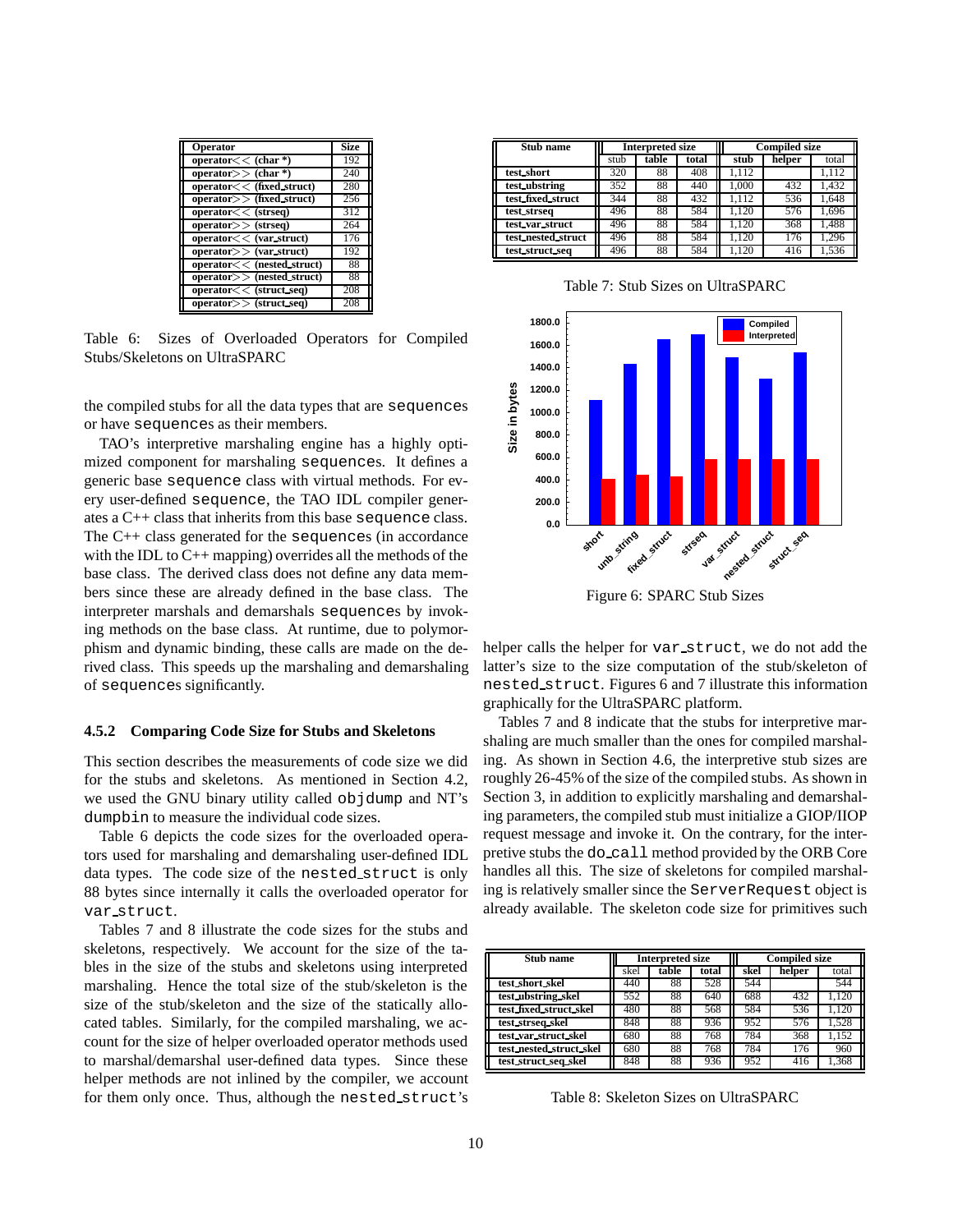

Figure 7: SPARC Skeleton Sizes

| operation          | <b>Performance</b> | Stub size | <b>Skeleton size</b> |
|--------------------|--------------------|-----------|----------------------|
| test_short         | 85.48              | 36.69     | 97.06                |
| test_ubstring      | 85.12              | 30.73     | 57.14                |
| test fixed struct  | 74.96              | 26.21     | 50.17                |
| test strseq        | 106.66             | 34.43     | 61.26                |
| test_var_struct    | 99.20              | 39.25     | 66.66                |
| test nested struct | 95.77              | 45.06     | 80.00                |
| test_struct_seq    | 107.69             | 38.02     | 68.42                |

Table 9: Comparison of Interpretive with Compiled Code on UltraSPARC in Percentages

as shorts are comparable for interpretive and compiled marshaling since the overloaded operators for primitives are provided by the ORB Core. As a result, there is no extra code generated. However, for the rest of the data types, the skeleton code size for the interpreted marshaling is between 50-80% of the compiled form.

The results of code size measurements for NT and Linux are shown in Appendix C. Although the code sizes are smaller for both types of marshaling compared to the code size on UltraSPARC, the relative measurements are comparable. There is one exception, however, where the code for the skeleton for shorts using compiled marshaling is slightly smaller compared to the interpretive one. This is due primarily to the extra overhead of the two statically allocated tables.

#### **4.6 Summary of Comparisons**

This section summarizes the results of Sections 4.5.1 and 4.5.2. Table 9 illustrates how interpreted stubs and skeletons compared with the compiled versions for the UltraSPARC platform. Similar results are observed for the other two platforms. Appendix C provides the detailed measurements. All values are in percentages.

Our results comparing the performance of the compiled and

interpretive stubs indicate that on an average, the interpretive stubs perform 86% for primitive types, 75% for fixed size structures, and over 100% for data types with sequences as well as the compiled stubs. At the same time, the code size for user-defined types for interpreted stubs was 26-45% and for interpreted skeletons was 50-80% of the size of the compiled stubs and skeletons, respectively. For primitive types, the skeleton sizes were comparable. However, the interpreted stubs were  $\sim$ 40% the size of the compiled stubs.

## **4.7 Benefits of TAO's Interpretive Stubs and Skeletons**

This section illustrates how the efficiency and small footprint of TAO's interpretive stubs and skeletons can be useful in implementing a number of important CORBA services on memory-constrained systems.

Table 10 depicts a number of important CORBA higherlevel services. We provide details on the number of userdefined structures, sequences, and total number of operations and/or attributes defined by their IDL definitions. We have not reported other data types such as unions, enums, and exceptions defined by these IDLs.

As shown in Sections 3 and 4, the total size of all the stubs and skeletons using compiled form of marshaling will exceed that of interpretive marshaling as the number of operations and user-defined types increase.

Table 10 shows examples of CORBA services such as the trading service, naming service, and others. As shown in the

| <b>Service</b> | structures | sequences | op/attributes |
|----------------|------------|-----------|---------------|
| Trading        |            |           |               |
| A/V Streams    |            |           |               |
| Property       |            |           |               |
| Naming         |            |           |               |

Table 10: Number of Operations and User-defined Types in Standard OMG Services

table, the IDL definitions for these services define a very large number of operations and/or attributes.<sup>4</sup> The total size of stubs and skeletons using compiled marshaling will far exceed that of interpretive marshaling.

In addition, for every user-defined type, the compiled form will produce overloaded operators to marshal and demarshal these types. As shown in Section 4, the performance of the interpreted stubs and skeletons is comparable or exceeds that of the compiled ones. At the same time, their code size is much smaller than the compiled ones.

<sup>4</sup>Attributes are handled similar to operations. TAO's IDL compiler generates two operations for each read/write attribute.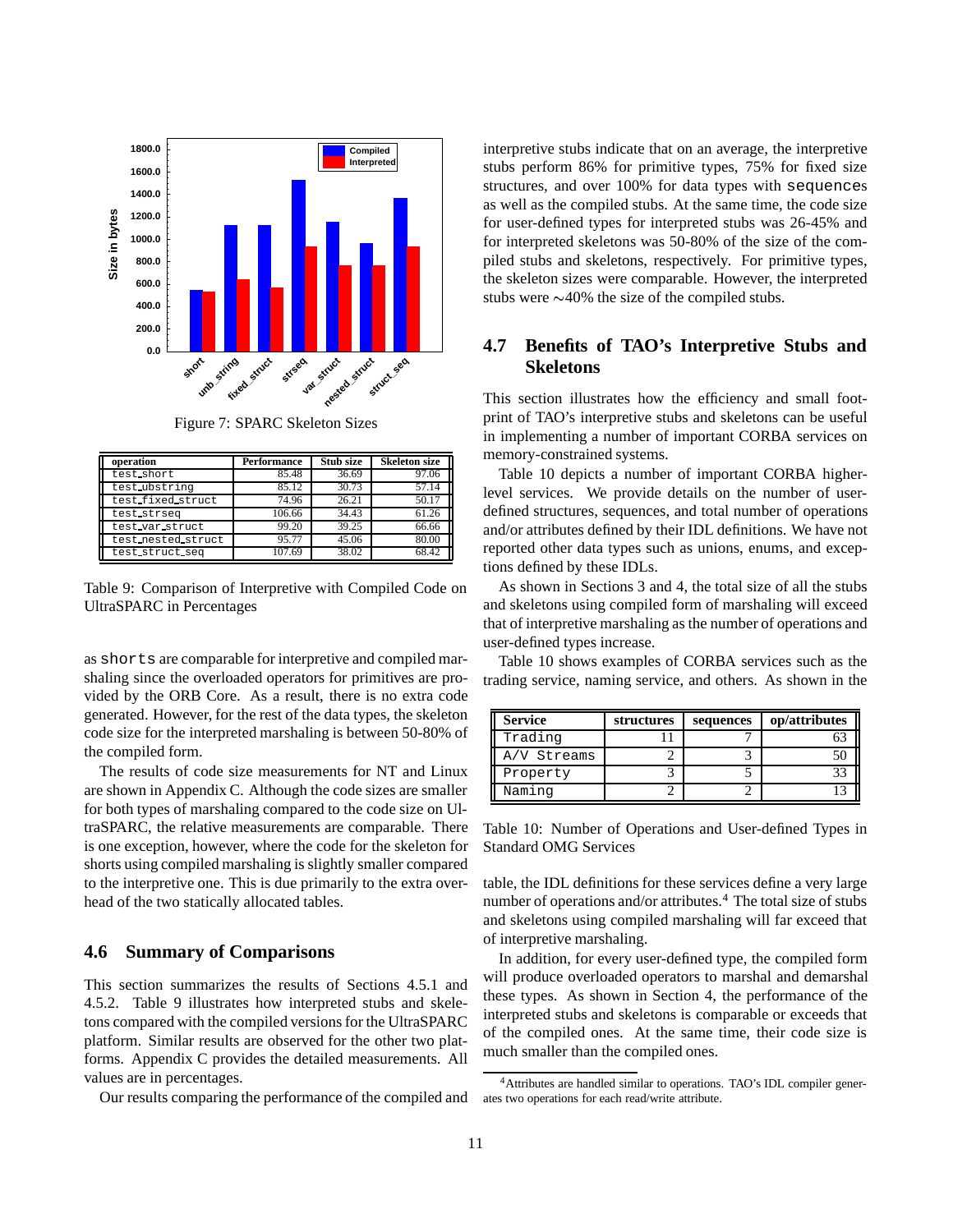## **5 Related Work**

This section describes related work on CORBA performance measurements and presentation layer marshaling.

**Related work on interpretive and compiled forms of marshaling:** TAO uses an interpretive marshaling/demarshaling engine. An alternative approach is to use *compiled* marshaling/demarshaling. A compiled marshaling scheme is based on *a priori* knowledge of the type of an object to be marshaled. Thus, in this scheme there is no necessity to decipher the type of the data to be marshaled at run-time. Instead, the type is known in advance, which can be used to marshal the data directly.

[13] describes the tradeoffs of using compiled and interpreted marshaling schemes. Although compiled stubs are faster, they are also larger. In contrast, interpretive marshaling is slower, but smaller in size. [13] describes a hybrid scheme that combines compiled and interpretive marshaling to achieve better performance. This work was done in the context of the ASN.1/BER encoding [15].

We are currently implementing a CORBA IDL compiler [10] that can generate compiled stubs and skeletons. Our goal is to generate efficient stubs and skeletons by extending optimizations provided in USC [19] and "Flick" [1], which is a flexible, optimizing IDL compiler. Flick uses an innovative scheme where intermediate representations guide the generation of optimized stubs. In addition, due to the intermediate stages, it is possible for Flick to map different IDLs (*e.g.,* CORBA IDL, ONC RPC IDL, MIG IDL) to a variety of target languages such as C, C++.

**Related work on CORBA performance measurements:** [5, 6, 7] show that the performance of CORBA middleware implementations is relatively poor, compared to lower-level implementations using C/C++. The primary source of ORB-level overhead stems from marshaling and demarshaling. [5] measures the performance of the static invocation interface. [6] measures the performance of the dynamic invocation interface and the dynamic skeleton interface. [7] measures performance of CORBA implementations in terms of latency and support for very large number of objects.

However, the results of earlier CORBA benchmarking experiments were restricted to measuring the performance of communication between homogeneous ORBs. These tests do not explicitly measure the cost of marshaling for all the parameter passing modes. In addition, these tests were restricted to measuring the performance of compiled stubs and skeletons. Our earlier work [9] provides a detailed analysis and optimizations for an interpretive marshaling engine. However, that study did not compare interpretive and compiled marshaling. In addition, it did not comment upon the relative code sizes.

## **6 Conclusions**

The distributed embedded systems industry, particularly handheld devices, is poised to undergo a revolution with the emergence of operating systems, such as Inferno, Windows CE 2.0, and Palm OS, that provide support for mobile communications for applications. Ideally these applications can be developed using standard middleware components like CORBA to leverage the benefits of distributed object computing. However, stringent constraints on the available memory in embedded systems imposes a severe limit on the footprint of the middleware, particularly the stubs and skeletons generated by CORBA IDL compilers.

This paper compares the performance and code size of stubs and skeletons using interpretive and compiled form of marshaling. The interpretive stubs and skeletons are generated by the TAO IDL compiler. The compiled stubs and skeletons are hand-crafted.

Our results comparing the performance of the compiled and interpretive stubs indicate that on an average, the interpretive stubs perform roughly 86% for primitive types, 75% for fixed size structures, and over 100% for data types with sequences as well as the compiled stubs. At the same time, the code size for user-defined types for interpreted stubs was roughly 26-45% and for interpreted skeletons was 50-80% of the size of the compiled stubs and skeletons, respectively. For primitive types, the skeleton sizes were comparable. However, the interpreted stubs were roughly 40% of the compiled stubs.

Our results are encouraging since the code size of the generated stubs and skeletons are significantly smaller. At the same time, they do not unduly degrade performance. Hence, these results indicate a positive step towards implementing efficient middleware for hand-held devices and other memoryconstrained embedded systems. We are currently investigating techniques to implement the minimal ORB specification for which the OMG has recently issued request for proposals (RFP).

## **References**

- [1] Eric Eide, Kevin Frei, Bryan Ford, Jay Lepreau, and Gary Lindstrom. Flick: A Flexible, Optimizing IDL Compiler. In *Proceedings of ACM SIGPLAN '97 Conference on Programming Language Design and Implementation (PLDI)*, Las Vegas, NV, June 1997. ACM.
- [2] G. Forman and J. Zahorhan. The Challenges of Mobile Computing. *IEEE Computer*, 27(4):38–47, April 1994.
- [3] Erich Gamma, Richard Helm, Ralph Johnson, and John Vlissides. *Design Patterns: Elements of Reusable Object-Oriented Software*. Addison-Wesley, Reading, MA, 1995.
- [4] Christopher D. Gill, David L. Levine, and Douglas C. Schmidt. Evaluating Strategies for Real-Time CORBA Dy-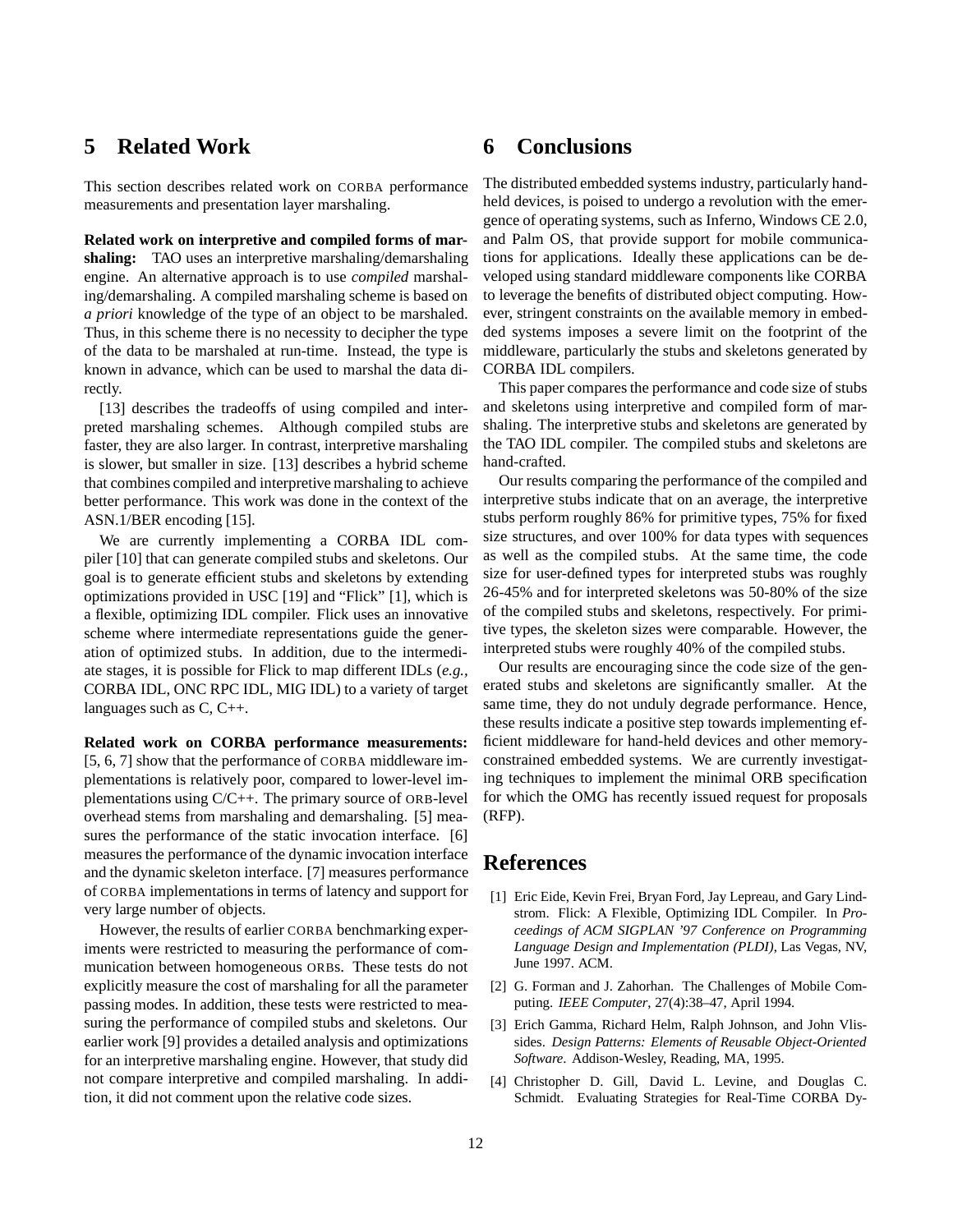namic Scheduling. *submitted to the International Journal of Time-Critical Computing Systems, special issue on Real-Time Middleware*.

- [5] Aniruddha Gokhale and Douglas C. Schmidt. Measuring the Performance of Communication Middleware on High-Speed Networks. In *Proceedings of SIGCOMM '96*, pages 306–317, Stanford, CA, August 1996. ACM.
- [6] Aniruddha Gokhale and Douglas C. Schmidt. The Performance of the CORBA Dynamic Invocation Interface and Dynamic Skeleton Interface over High-Speed ATM Networks. In *Proceedings of GLOBECOM '96*, pages 50–56, London, England, November 1996. IEEE.
- [7] Aniruddha Gokhale and Douglas C. Schmidt. Evaluating Latency and Scalability of CORBA Over High-Speed ATM Networks. In *Proceedings of the International Conference on Distributed Computing Systems*, Baltimore, Maryland, May 1997. IEEE.
- [8] Aniruddha Gokhale and Douglas C. Schmidt. Evaluating the Performance of Demultiplexing Strategies for Real-time CORBA. In *Proceedings of GLOBECOM '97*, Phoenix, AZ, November 1997. IEEE.
- [9] Aniruddha Gokhale and Douglas C. Schmidt. Principles for Optimizing CORBA Internet Inter-ORB Protocol Performance. In *Hawaiian International Conference on System Sciences*, January 1998.
- [10] Aniruddha Gokhale, Douglas C. Schmidt, and Stan Moyer. Tools for Automating the Migration from DCE to CORBA. In *Proceedings of ISS 97: World Telecommunications Congress*, Toronto, Canada, September 1997. IEEE Communications Society.
- [11] Timothy H. Harrison, David L. Levine, and Douglas C. Schmidt. The Design and Performance of a Real-time CORBA Event Service. In *Proceedings of OOPSLA '97*, Atlanta, GA, October 1997. ACM.
- [12] Michi Henning. Binding, Migration, and Scalability in CORBA. *Communications of the ACM special issue on CORBA*, 41(10), October 1998.
- [13] Phillip Hoschka and Christian Huitema. Automatic Generation of Optimized Code for Marshalling Routines. In *IFIP Conference of Upper Layer Protocols, Architectures and Applications ULPAA'94*, Barcelona, Spain, 1994. IFIP.
- [14] PureAtria Software Inc. *Quantify User's Guide*. PureAtria Software Inc., 1996.
- [15] International Organization for Standardization. *Information processing systems - Open Systems Interconnection - Specification of Basic Encoding Rules for Abstract Syntax No tation One (ASN.1)*, May 1987.
- [16] Object Management Group. *Minimum CORBA Request for Proposal*, OMG Document orbos/97-06-14 edition, June 1997.
- [17] Object Management Group. *Messaging Service Specification*, OMG Document orbos/98-05-05 edition, May 1998.
- [18] Object Management Group. *The Common Object Request Broker: Architecture and Specification*, 2.2 edition, February 1998.
- [19] Sean W. O'Malley, Todd A. Proebsting, and Allen B. Montz. USC: A Universal Stub Compiler. In *Proceedings of the Symposium on Communications Architectures and Protocols (SIG-COMM)*, London, UK, August 1994.
- [20] Douglas C. Schmidt, Rajeev Bector, David Levine, Sumedh Mungee, and Guru Parulkar. An ORB Endsystem Architecture for Statically Scheduled Real-time Applications. In *Proceedings of the Workshop on Middleware for Real-Time Systems and Services*, San Francisco, CA, December 1997. IEEE.
- [21] Douglas C. Schmidt, David L. Levine, and Sumedh Mungee. The Design and Performance of Real-Time Object Request Brokers. *Computer Communications*, 21(4):294–324, April 1998.
- [22] Douglas C. Schmidt, Sumedh Mungee, Sergio Flores-Gaitan, and Aniruddha Gokhale. Alleviating Priority Inversion and Non-determinism in Real-time CORBA ORB Core Architectures. In *Proceedings of the Fourth IEEE Real-Time Technology and Applications Symposium*, Denver, CO, June 1998. IEEE.
- [23] Steve Vinoski. CORBA: Integrating Diverse Applications Within Distributed Heterogeneous Environments. *IEEE Communications Magazine*, 14(2), February 1997.

# **A IDL Definition for Param Test Example**

This section provides an OMG IDL description of an interface and its operations. In this paper, we use these operations and its parameters to study the cost of marshaling and the size of the generated stubs and skeletons.

```
interface Param_Test
{
  // Primitive types.
  short test_short
    (in short s1,
     inout short s2,
     out short s3);
  // Strings unbounded.
  string test_unbounded_string
    (in string s1,
     inout string s2,
     out string s3);
  // Structures (fixed size).
  struct Fixed_Struct
  {
    long l;
    char c;
    short s;
    octet o;
    float f;
    boolean b;
    double d;
  };
  Fixed_Struct test_fixed_struct
    (in Fixed_Struct s1,
     inout Fixed_Struct s2,
```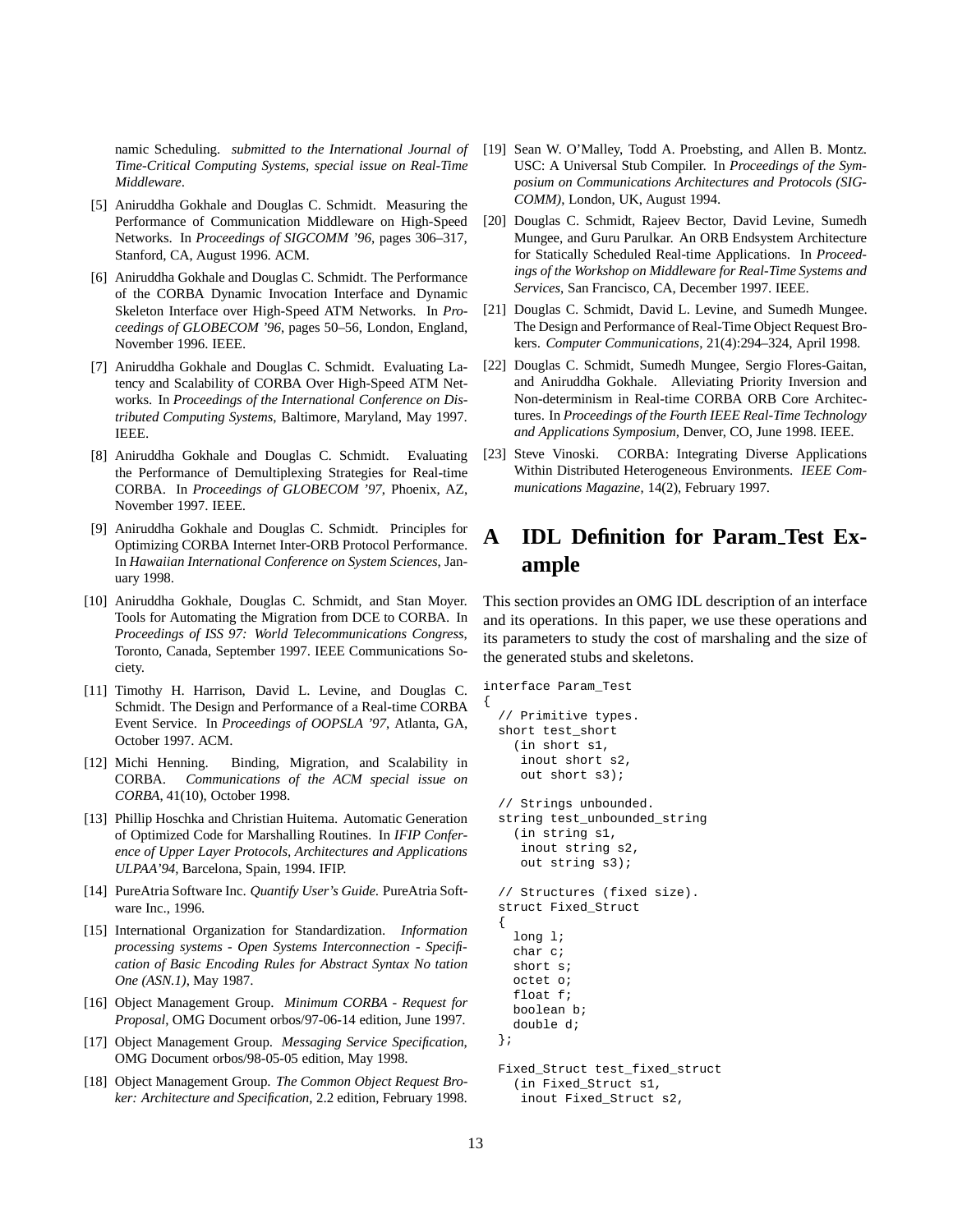```
out Fixed Struct s3);
  // Sequences and typedefs.
  typedef sequence<string> StrSeq;
  StrSeq test_strseq
    (in StrSeq s1,
     inout StrSeq s2,
    out StrSeq s3);
  typedef string DUMMY;
  // variable structures
  struct Var_Struct
  {
   DUMMY dummy1;
   DUMMY dummy2;
   StrSeq seq;
  };
  Var_Struct test_var_struct
   (in Var_Struct s1,
    inout Var_Struct s2,
   out Var Struct s3);
  // Nested structs (We reuse the var_struct
  // definition above to make a very
  // complicated nested structure).
  struct Nested_Struct
  {
   Var Struct vs;
  };
  Nested_Struct test_nested_struct
   (in Nested_Struct s1,
    inout Nested_Struct s2,
    out Nested_Struct s3);
  // sequences of structs
  typedef sequence<Var_Struct> StructSeq;
  StructSeq test_struct_sequence
   (in StructSeq s1,
    inout StructSeq s2,
    out StructSeq s3);
};
```
## **B Stubs and Skeletons**

This section illustrates a stub and skeleton generated by TAO's IDL compiler for the test short operation described in Appendix A.<sup>5</sup>

### **B.1 Unoptimized Interpreted Stub**

The do call method shown below is the interface to the interpretive marshaling engine. do call takes a variable

number of parameters. The number of parameters is determined by the TAO Call Data argument. This supplies information such as the operation name ("test short"), whether it is oneway or twoway, and a pointer to a table of parameters (TAO Param Data). The TAO Param Data data structure provides the TypeCode and parameter type for each parameter of the operation. TypeCodes are CORBA pseudoobjects that describe the format and layout of primitive and constructed IDL data types.

```
CORBA::Short Param_Test::test_short
  (CORBA::Short s1,
   CORBA::Short &s2,
   CORBA::Short_out s3,
   CORBA::Environment &env)
{
   static const TAO_Param_Data
   Param_Test_test_short_paramdata [] =
   {
     {CORBA::_tc_short, PARAM_RETURN, 0},
     {CORBA::_tc_short, PARAM_IN, 0},
     {C}ORBA:: tc short, PARAM INOUT, 0},
     {CORBA::_tc_short, PARAM_OUT, 0}
   };
   static const TAO_Call_Data
   Param_Test_test_short_calldata =
   {"test_short", 1, 4,
    Param_Test_test_short_paramdata,
    0, 0;CORBA::Short retval;
 STUB_Object *istub;
  this->QueryInterface (IID_STUB_Object,
                        (void **) &istub);
  // QueryInterface incremented refcount.
  this->Release ();
  istub->do_call
    (env,
    &Param_Test_test_short_calldata,
    &retval, &s1, &s2, &s3);
 return retval;
}
```
This stub first obtains the underlying stub object and then invokes the do call method on it. The do call internally creates the IIOP Request message and marshals all the *in* and *inout* parameters. It then invokes the remote procedure call. It blocks for the incoming reply if the IDL operation is twoway; otherwise it returns immediately. The return value, *inout*, and *out* parameters are demarshaled from the incoming IIOP Reply message.

### **B.2 Unoptimized Skeleton**

For the test short skel skeleton shown below, the skeleton first creates a NVList. An NVList is a CORBA pseudo object that holds a list of parameters. The parame-

<sup>5</sup>Some exception handling and error checking has been omitted to reduce space.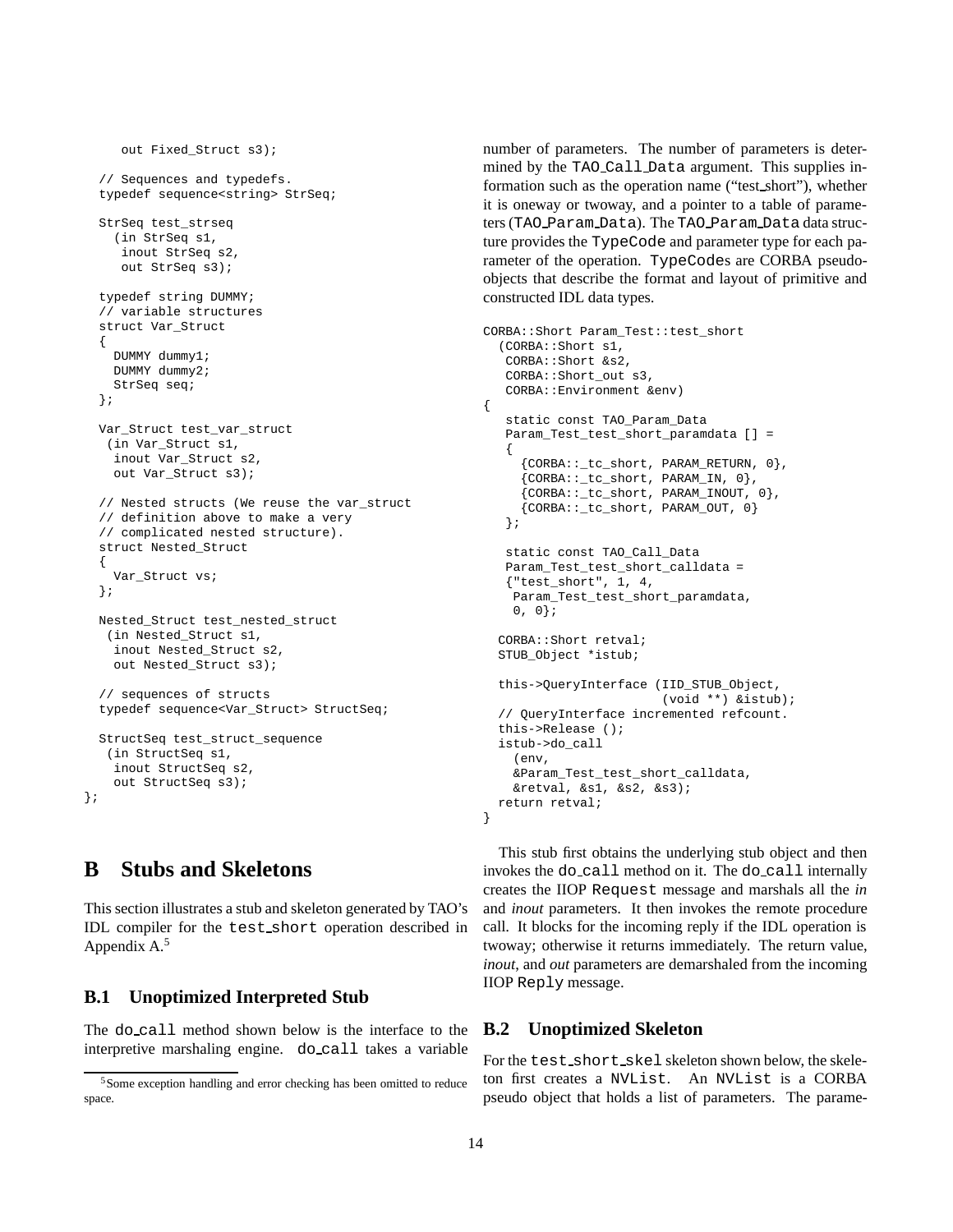ter types, their TypeCodes, and memory to store their values are inserted into the NVList. The *in* and *inout* parameters are demarshaled via a call to the params method on CORBA::ServerRequest. The skeleton then makes the upcall on the target object passing the appropriate parameters to it.

```
void POA_Param_Test::test_short_skel
  (CORBA::ServerRequest &_tao_server_request,
   void *_tao_object_reference,
   void *context,
   CORBA::Environment &_tao_environment)
{
 CORBA::NVList_ptr nvlist;
 POA_Param_Test_ptr impl =
  (POA_Param_Test_ptr) _tao_object_reference;
  CORBA::Any *result;
  CORBA::Short *retval = new CORBA::Short;
  // Create an NV list and populate
  // it with typecodes.
 _tao_server_request.orb ()
    ->create_list (3, nvlist);
  // Add each argument according to the in,
  // out, inout semantics
  CORBA::Short s1;
  (void) nvlist->add_item
    ("s1", CORBA::ARG_IN,
     _tao_environment)->value ()
    ->replace (CORBA::_tc_short, &s1,
             0, _tao_environment);
  CORBA::Short *s2 = new CORBA::Short;
  (void) nvlist->add_item
    ("s2", CORBA::ARG_INOUT,
    _tao_environment)->value ()
    ->replace (CORBA::_tc_short,
               s2, 1, _tao_environment);
  CORBA::Short *s3 =
   new CORBA::Short;
  (void) nvlist->add_item
    ("s3",
     CORBA::ARG_OUT,
     _tao_environment)->value ()
    ->replace (CORBA::_tc_short,
               s3, 1, _tao_environment);
  // Parse the arguments.
  _tao_server_request.params
   (nvlist, _tao_environment);
  *retval = impl->test_short
    (s1, *s2, *s3, _tao_environment);
  // Store the result
 result = new CORBA::Any
   (CORBA::_tc_short, retval, 1);
  // Save the Any into the server request.
 _tao_server_request.result
    (result, _tao_environment);
}
```
### **B.3 Compiled Stubs and Skeletons**

This section illustrates the hand-crafted compiled stub and skeleton for the test short operation.

```
CORBA::Short Param_Test::test_short
  (CORBA::Short s1,
   CORBA::Short &s2,
   CORBA::Short out s3,
   CORBA::Environment &env)
{
  CORBA::Short retval = 0;
  IIOP_Object *istub;
  this->QueryInterface (IID_IIOP_Object,
                        (void **) &istub);
  // QueryInterface incremented refcount.
  this->Release ();
  // Set up a GIOP/IIOP message.
 TAO_GIOP_Invocation call
   (istub, ACE_OS::strdup ("test_short"), 1);
 env.clear ();
 // Setup a IIOP Request message.
 call.start (env);
 // Get the marshal stream.
  CDR &stream = call.stream ();
  // Insert parameters.
  stream << s1; stream << s2;
  // Now invoke the request.
 TAO_GIOP_ReplyStatusType status;
 CORBA::ExceptionList exceptions;
 exceptions.length = exceptions.maximum = 0;
 exceptions.buffer = (CORBA::TypeCode_ptr *) 0;
  // Send the request.
 status = call.invoke (exceptions, env);
  // Retrieve the parameter values.
  if (status == TAO_GIOP_NO_EXCEPTION)
    stream >> retval; stream >> s2; stream >> s3;
  return retval;
}
```
The skeleton is similar and is shown below.

```
void POA_Param_Test::test_short_skel
  (CORBA::ServerRequest &_tao_server_request,
   void *_tao_object_reference,
   void * context,
   CORBA::Environment &_tao_environment)
{
 POA_Param_Test_ptr impl
   = (POA_Param_Test_ptr) _tao_object_reference;
 CORBA::Short retval, s1, s2, s3;
  // Get the incoming CDR stream.
 CDR &instream = _tao_server_request.incoming ();
  // Retrieve parameters.
  instream >> s1; instream >> s2;
  // Make upcall.
 retval = impl->test_short
```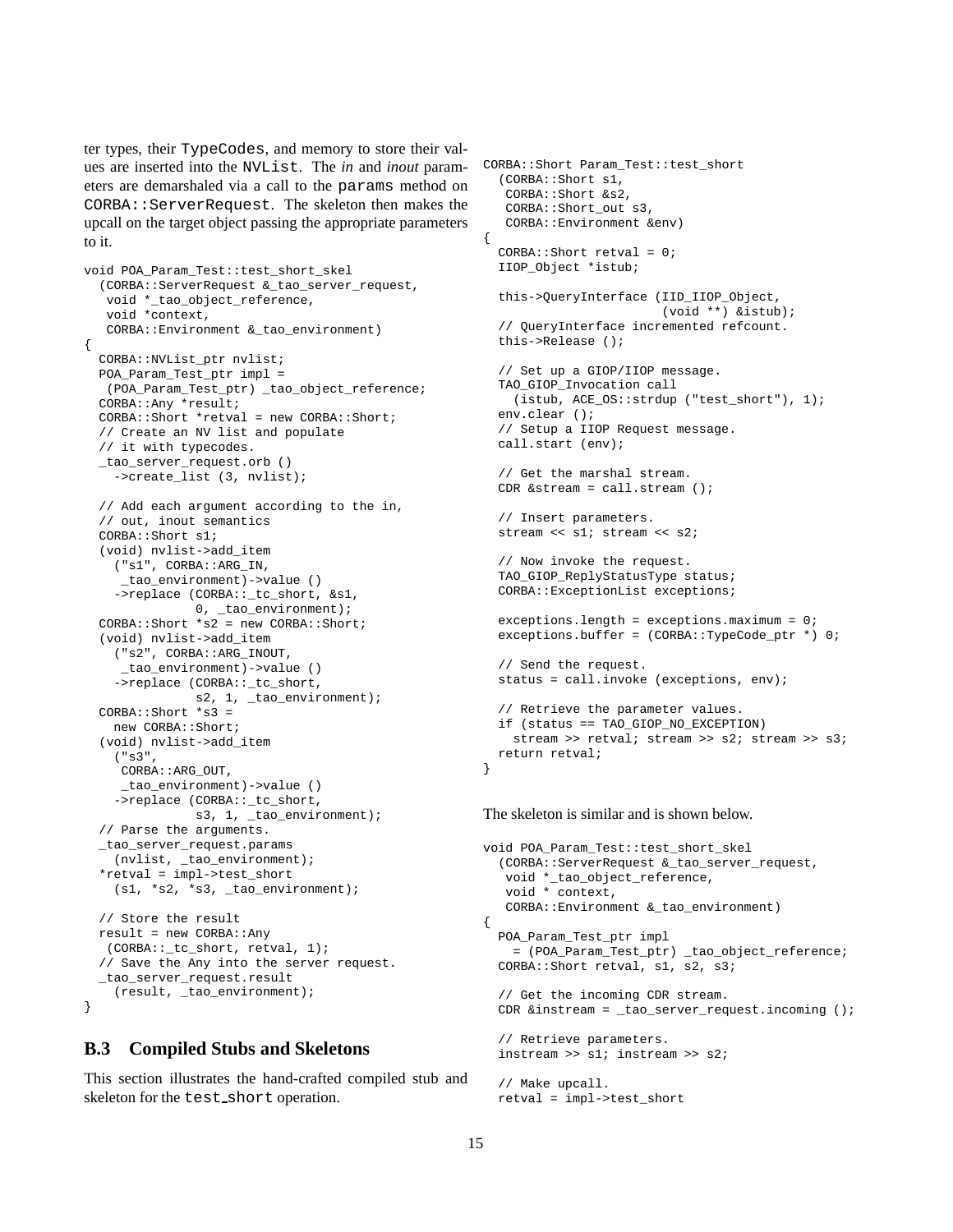```
(s1, s2, s3, _tao_environment);
// Get the outgoing CDR stream.
CDR &outstream = _tao_server_request.outgoing ();
// Create a IIOP Reply message.
_tao_server_request.init_reply (_tao_environment);
// Marshal outgoing parameters.
outstream << retval;
outstream << s2; outstream << s3;
```
## **B.4 Optimized Stub**

}

```
// Call_Data and Param_Data tables are the same.
CORBA::Short Param_Test::test_short
  (CORBA::Short s1,
  CORBA::Short &s2,
  CORBA::Short_out s3,
  CORBA::Environment &env)
{
  STUB_Object *istub = this->stubobj (env);
  if (istub) {
    CORBA::Short retval;
   istub->do_call
      (env,
      &Param_Test_test_short_calldata,
     &retval, &s1, &s2, &s3);
   return retval;
  }
 return 0;
```
## **B.5 Optimized Skeletons**

This section illustrates the optimized skeletons that TAO's IDL compiler generates. The skeleton for test short skel is shown.

```
void POA_Param_Test::test_short_skel
   (CORBA::ServerRequest &_tao_server_request,
    void *_tao_object_reference,
   void *context,
   CORBA::Environment &_tao_environment)
{
   static const TAO_Param_Data_Skel
   Param_Test_test_short_paramdata [] =
   {
     {CORBA::_tc\_short, 0, 0},{CORBA::_tc_short, CORBA::ARG_IN, 0},
     {CORBA::_tc_short, CORBA::ARG_INOUT, 0},
     {CORBA::_tc_short, CORBA::ARG_OUT, 0}
   };
   static const TAO_Call_Data_Skel
   Param_Test_test_short_calldata =
   {"test_short",
    1,
     4,
    Param_Test_test_short_paramdata};
  POA_Param_Test_ptr impl
```

```
= (POA_Param_Test_ptr) _tao_object_reference;
  CORBA::Short retval, s1, s2, s3;
  // Demarshal parameters.
 _tao_server_request.demarshal
     (_tao_environment,
      &Param_Test_test_short_calldata,
      &retval, &s1, &s2, &s3);
  // Make upcall.
 retval = impl->test_short
    (s1, s2, s3, \text{ tao\_environment});// Marshal outgoing parameters.
 _tao_server_request.marshal
    (_tao_environment,
     &Param_Test_test_short_calldata,
     &retval, &s1, &s2, &s3);
}
```
# **C Comparison of Performance and Code Size for Windows NT and Linux**

This section provides the cost of marshaling and the size of the generated stubs and skeletons for the Windows NT and Linux platforms.

| <b>Operator</b>             | <b>Size</b> |
|-----------------------------|-------------|
| operator $<<$ (char *)      |             |
| operator $\gt$ (char *)     | 95          |
| operator << (fixed_struct)  | 207         |
| $operator>>$ (fixed_struct) | 159         |
| operator < (stress)         |             |
| $operator>>$ (strseq)       | 221         |
| operator < (var struct)     | 63          |
| operator>> (var struct)     | 95          |
| operator << (nested_struct) | 31          |
| operator > (nested struct)  | 31          |
| operator < (struct seq)     | 239         |
| $operator>>$ (struct_seq)   | 287         |

Table 11: Sizes of Overloaded Operators for Compiled Stubs/Skeletons on PC running Windows NT

| Stub name          | <b>Interpreted size</b> |                |     |     | <b>Compiled size</b> |       |
|--------------------|-------------------------|----------------|-----|-----|----------------------|-------|
|                    | stub                    | total<br>table |     |     | helper               | total |
| test_short         | 205                     | 88             | 293 | 570 |                      | 570   |
| test_ubstring      | 205                     | 88             | 293 | 586 | 206                  | 792   |
| test fixed struct  | 205                     | 88             | 293 | 570 | 366                  | 936   |
| test strseq        | 269                     | 88             | 357 | 664 | 332                  | 996   |
| test var struct    | 333                     | 88             | 421 | 812 | 158                  | 970   |
| test_nested_struct | 333                     | 88             | 421 | 702 | 62                   | 764   |
| test struct seq    | 205                     | 88             | 293 | 670 | 526                  | 1.196 |

Table 12: Stub Sizes on PC running Windows NT